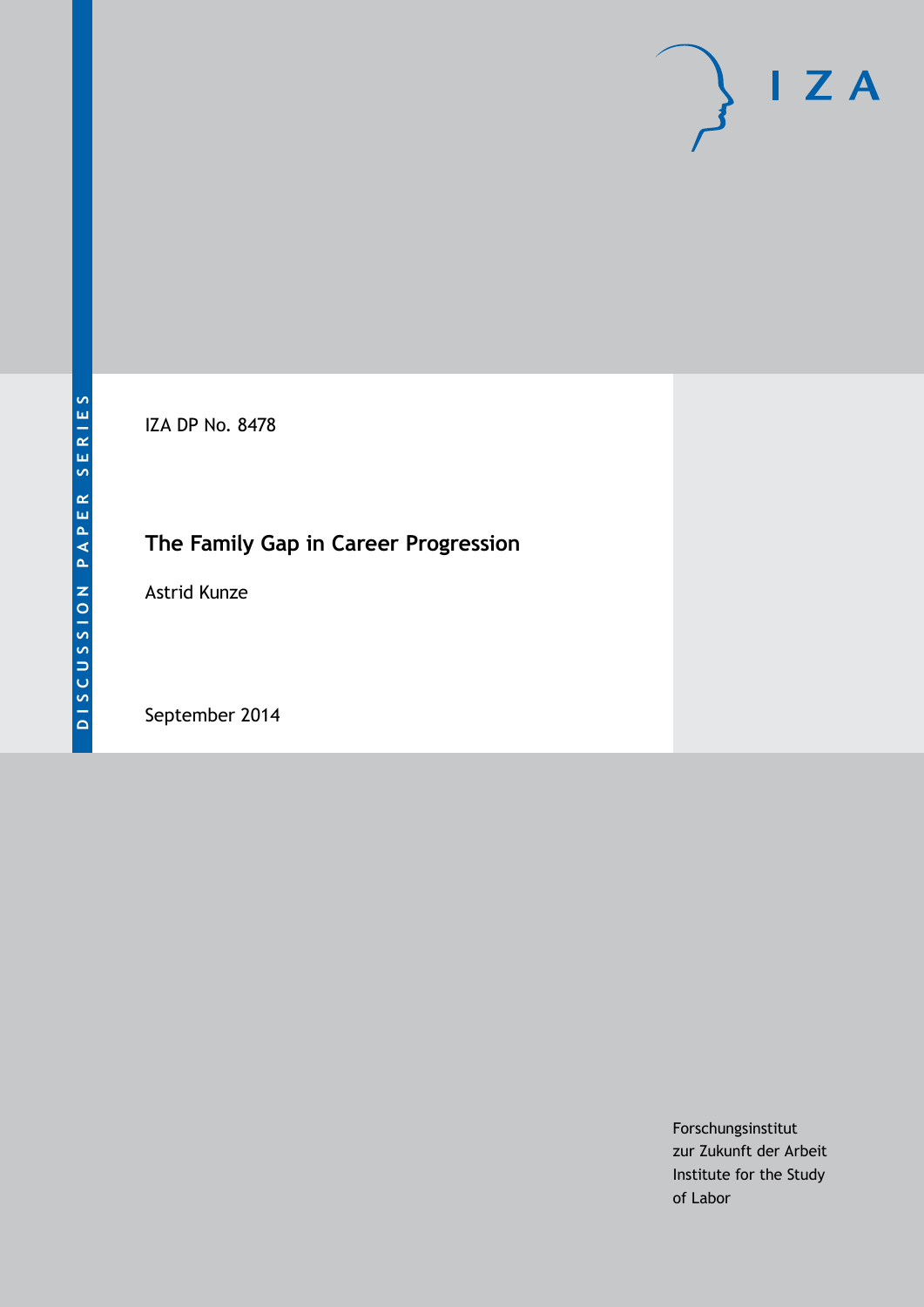# **The Family Gap in Career Progression**

# **Astrid Kunze**

*NHH Norwegian School of Economics and IZA*

Discussion Paper No. 8478 September 2014

IZA

P.O. Box 7240 53072 Bonn **Germany** 

Phone: +49-228-3894-0 Fax: +49-228-3894-180 E-mail: [iza@iza.org](mailto:iza@iza.org)

Any opinions expressed here are those of the author(s) and not those of IZA. Research published in this series may include views on policy, but the institute itself takes no institutional policy positions. The IZA research network is committed to the IZA Guiding Principles of Research Integrity.

The Institute for the Study of Labor (IZA) in Bonn is a local and virtual international research center and a place of communication between science, politics and business. IZA is an independent nonprofit organization supported by Deutsche Post Foundation. The center is associated with the University of Bonn and offers a stimulating research environment through its international network, workshops and conferences, data service, project support, research visits and doctoral program. IZA engages in (i) original and internationally competitive research in all fields of labor economics, (ii) development of policy concepts, and (iii) dissemination of research results and concepts to the interested public.

<span id="page-1-0"></span>IZA Discussion Papers often represent preliminary work and are circulated to encourage discussion. Citation of such a paper should account for its provisional character. A revised version may be available directly from the author.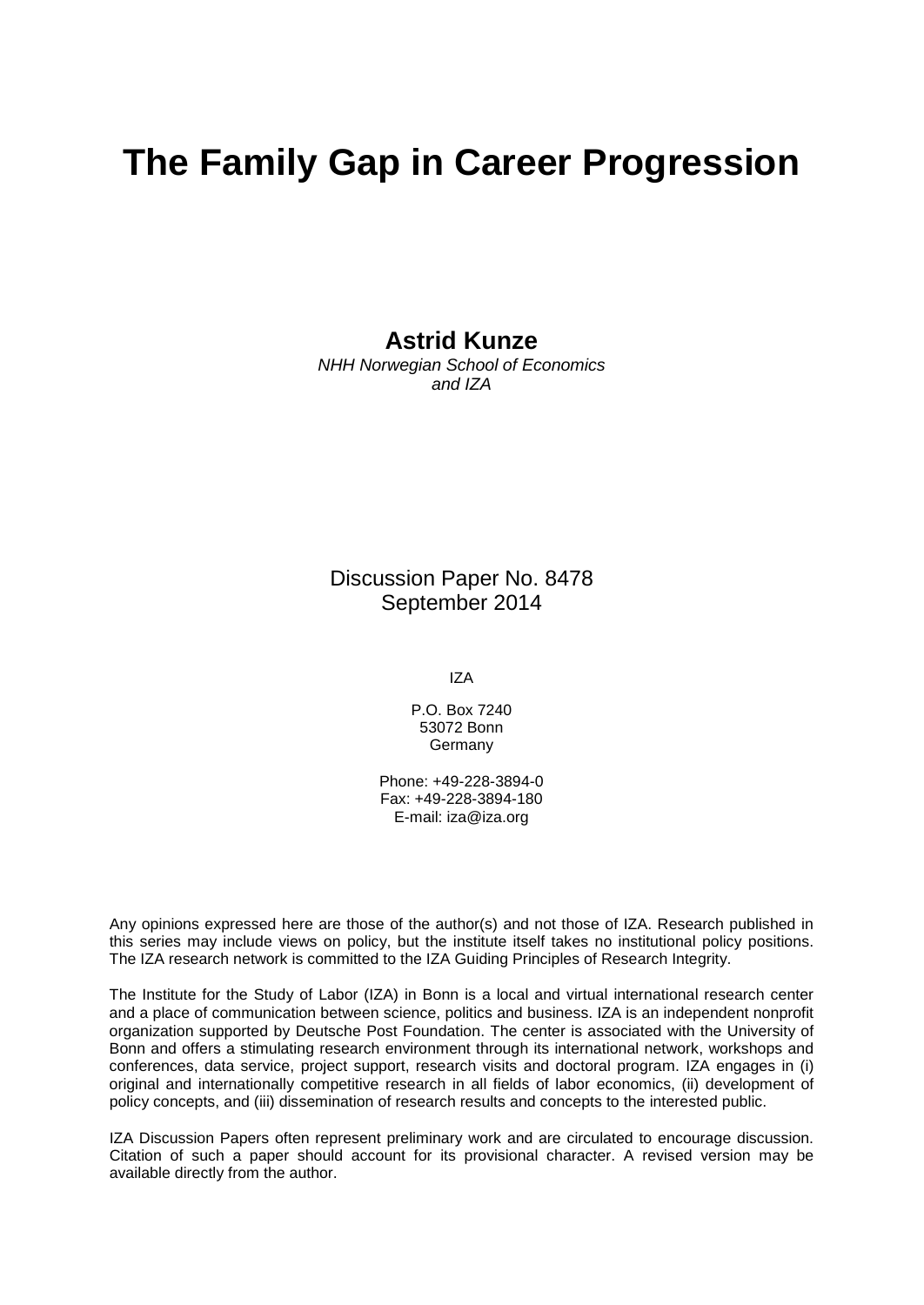IZA Discussion Paper No. 8478 September 2014

# **ABSTRACT**

# **The Family Gap in Career Progression[\\*](#page-1-0)**

This study investigates whether and when during the life cycle women fall behind in terms of career progression because of children. We use 1987-1997 Norwegian panel data that contain information on individuals' position in their career hierarchy as well as a direct measure of their promotions. We measure overall promotions as increases in rank within the same establishment as well as in combination with an establishment change. Women with children are 1.6 percentage points less likely promoted than women without children; this is what we refer to as the family gap in climbing the career. We find that mothers tend to enter on lower ranks than non-mothers. 37 percent of the gap can be explained by rank fixed effects and human capital characteristics. A large part remains unexplained. Graphical analyses show that part of the difference already evolves during the early career. Part of this seems related to the relatively low starting ranks.

JEL Classification: J1, J6, M5

Keywords: promotion, women, family gap, human capital, organizational hierarchy, decomposition

Corresponding author:

Astrid Kunze NHH Norwegian School of Economics Helleveien 30 5045 Bergen **Norway** E-mail: [Astrid.Kunze@nhh.no](mailto:Astrid.Kunze@nhh.no)

The author gratefully acknowledges the comments by the editors, two anonymous referees, Amalia R. Miller, Øivind A. Nilsen, Kai Liu, Vanessa Dräger, colleagues at IZA and participants at the IZA Workshop on Gender Convergence in Bonn in April 2014. Kunze is grateful to the Research Council of Norway and the E.ON Ruhrgas Fund for financial support. All remaining errors are the author's own responsibility.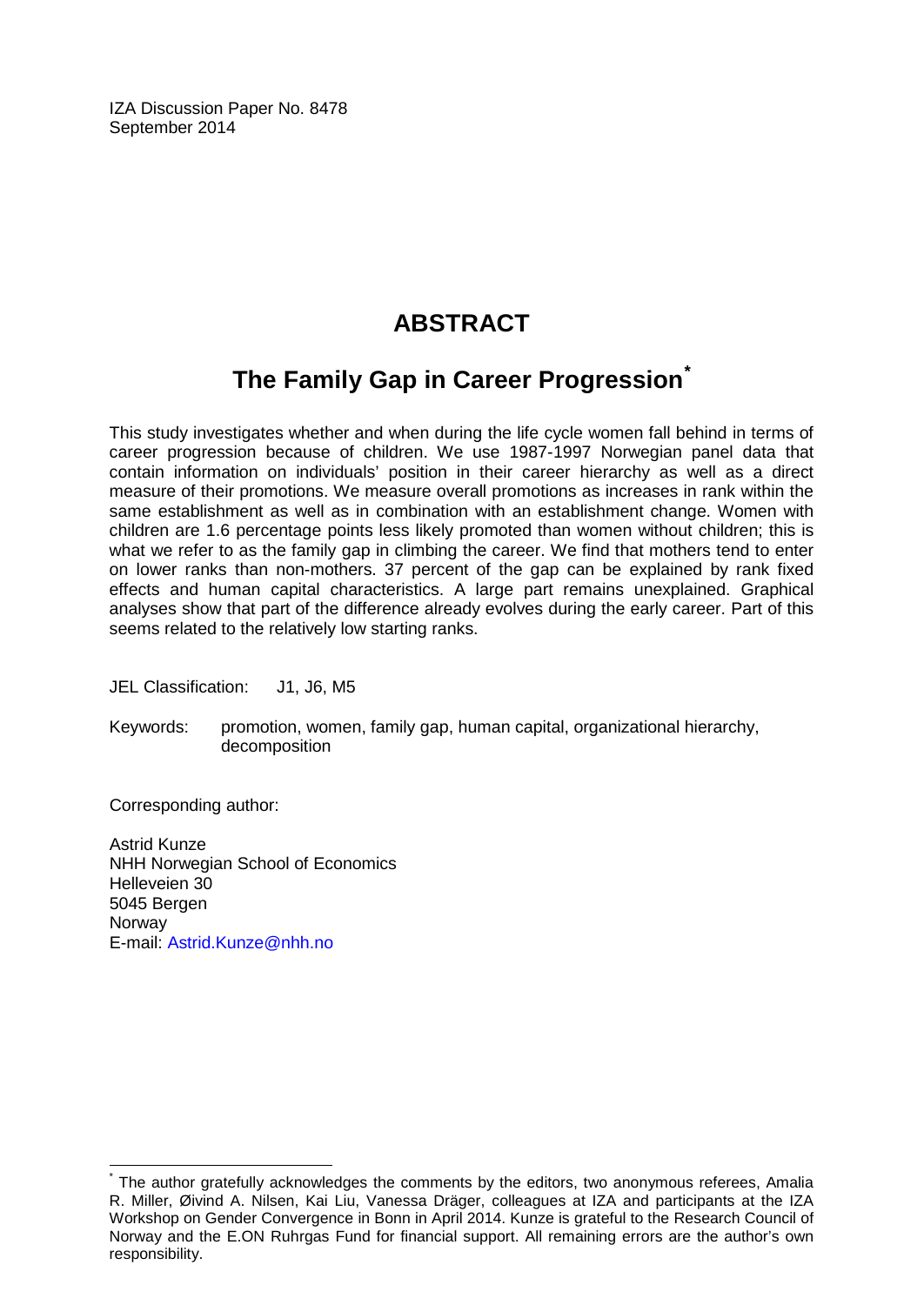## **1. Introduction**

 $\ddot{\phantom{a}}$ 

Trends over the previous 50 years in wages of men and women demonstrate the strong convergence in wages leading to a reduction in the gender wage gap (see Jacobsen, 2014 this volume). The more recent 20 years, however, show that the gender wage gap has stalled at a significant and positive level. The level varies across the OECD countries. For Germany the gap is quite high, 23 percent, and for Norway and the other Scandinavian countries it is lowest, 15 percent. Studies using data on male and female workers since first entry into the labor market have shown that men and women with the same education tend to enter at similar wage levels, but wages begin to diverge during the early career (Manning and Swaffield, 2008; Fitzenberger and Kunze, 2005). The male-female wage divergence increases substantially more after childbirth which can partly be related to work interruptions and reduced hours of work (Mincer and Polachek, 1974; Bertrand et al. 2010).

International studies have also shown that women with children earn less at the mean than childless women; this is often referred to as the *family gap in pay* (e.g. Harkness and Waldfogel, 1999). Previous evidence suggests that the family gap in pay develops in three phases. Women who will have children at some point in their lives enter at lower wages into the labor market (Lundberg and Rose, 2000). Mothers fall behind other women because of the drop in wages when they return to work following childbirth.<sup>[1](#page-3-0)</sup> In addition, several studies found that mother's returns to experience are lower than before first childbirth and compared to non-mothers.

Overall empirical evidence shows that women's career progress is delayed or diminished because of children. Looking at the literature it is however noticeable that most of the longitudinal evidence is based on indirect measures of career progress or success such as individual wage growth or wage levels. This paper contributes to this literature by presenting

<span id="page-3-0"></span> $<sup>1</sup>$  A drop in wages is consistent with a human capital framework, as is predicted in Polachek (1975).</sup>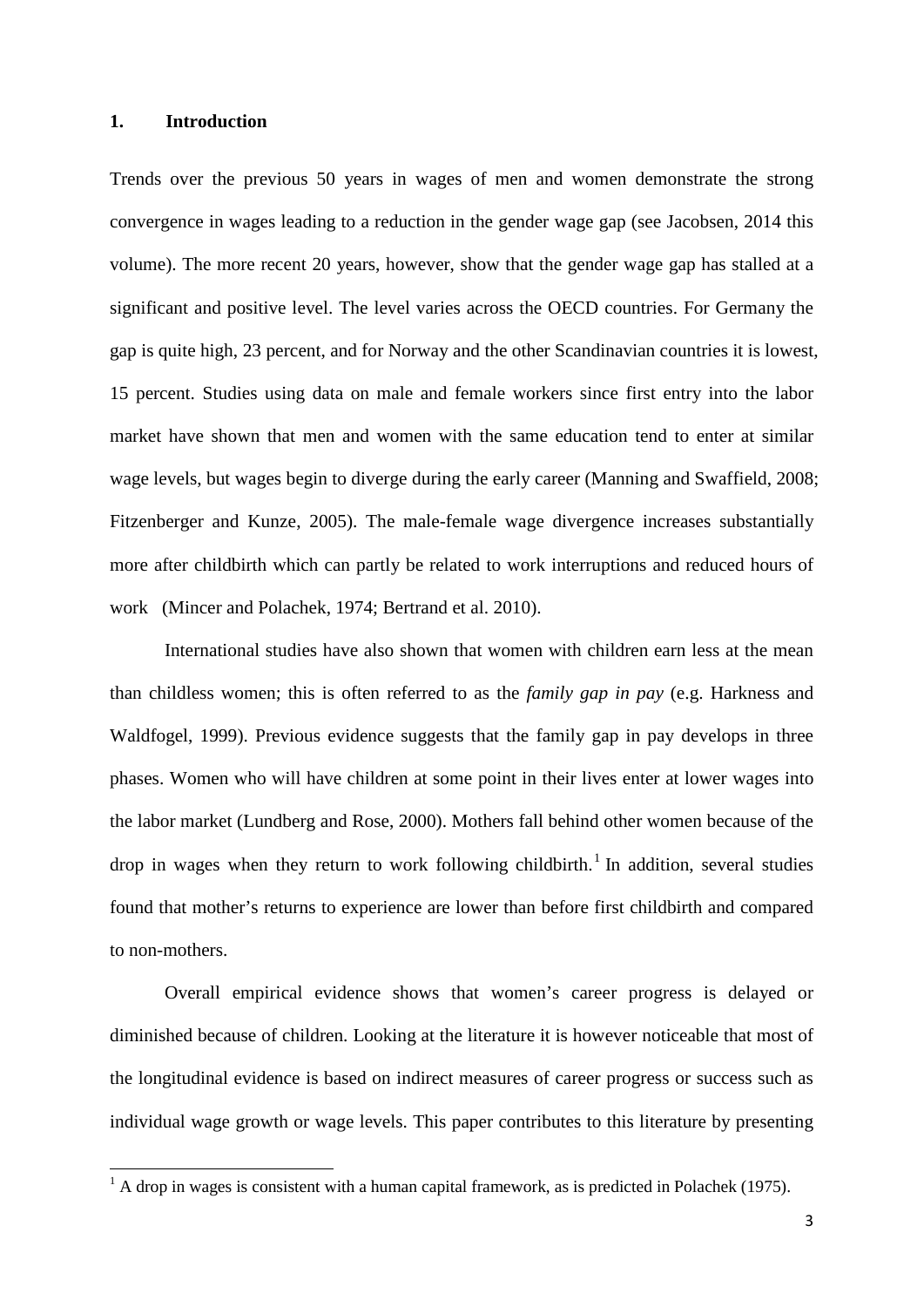new evidence on the family gap in career progress using a direct measure of career success. We use 1987-1997 Norwegian panel data that contain information on individuals' position in their career hierarchy and allow us to measure promotions. We investigate the difference in promotion probability of women with and without children where promotions can take place internally within an establishment or in connection with a change of employer.

The family pay gap may partly capture that women do not receive internal promotions or better positions when they move firms (external promotions). Existing research based on surveys such as the NLSY does not contain information on the hierarchies of firms and the position in the hierarchy the worker has. Hence, with such data we cannot measure whether promotion probabilities within rank are lower for mothers than for non-mothers. The panel data we use in this study contain detailed hierarchical information and cover the population of white collar workers in private sector establishments in Norway.

The promotion of women more generally has not received much attention in the labor economics literature so far. But this is an important question in the debate why women are underrepresented in top management positions. Knowledge about promotions of women can also contribute to a deeper understanding of the remaining residual gender wage gap. Promotions are an important determinant of the returns to skills and hence can indirectly affect the decision to participate in the labor market. Women's participation in the labor market is becoming of increasing importance in times of dramatic demographic changes particularly in the European economies.

The remainder of the paper is organized as follows. Section two surveys explanations of the family wage gap and the hypotheses that we will explore. Section three provides institutional background on Norway. Section four describes the data and presents descriptive statistics. Section five presents the empirical results. Section six concludes.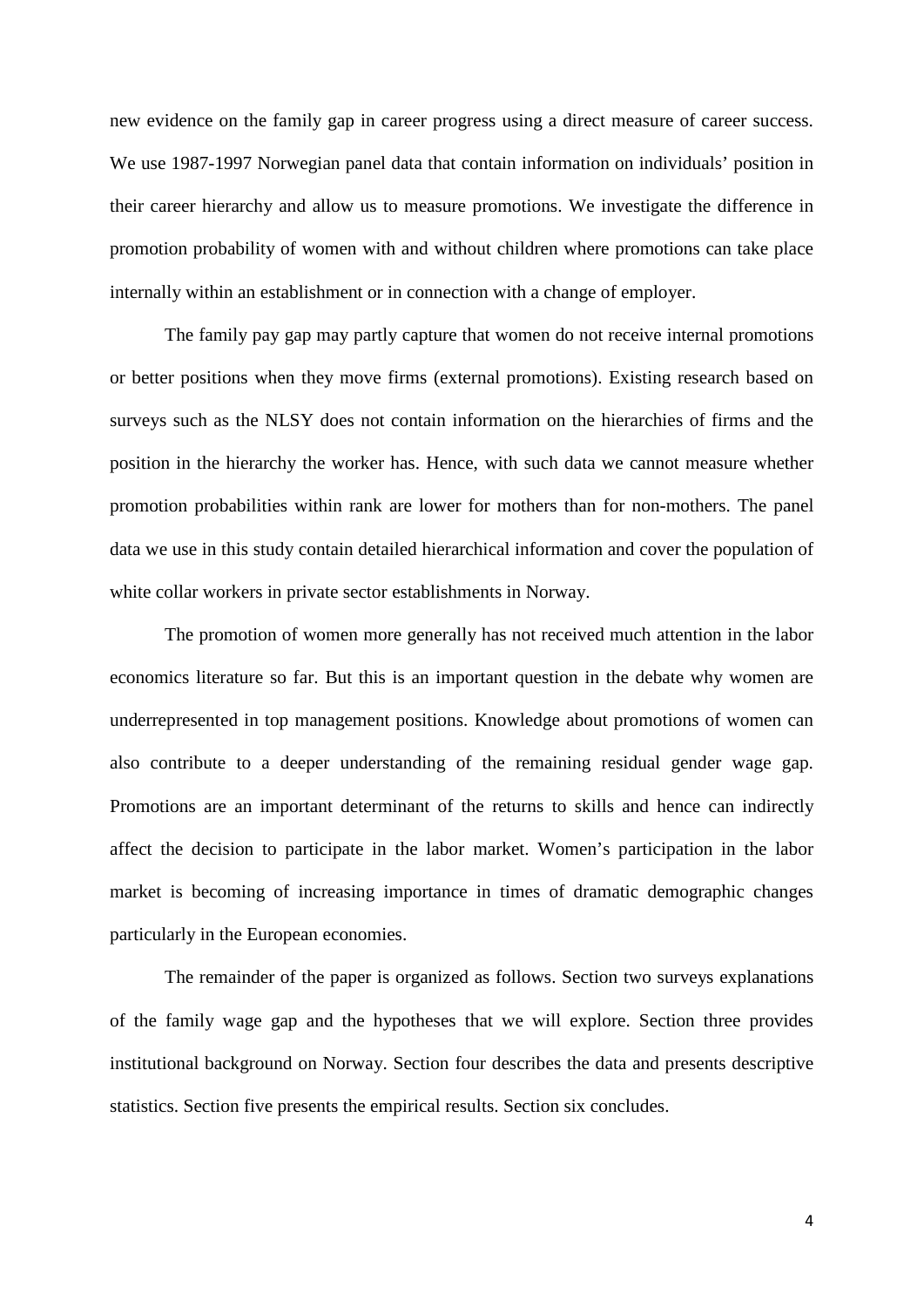## **2. The family gap in wages and careers**

A number of studies investigated the impact of maternity leave and having children on the individual wage process. The most common approach to analyze the wage effect of having children has been to compare the wages of women with children to those of childless women holding productivity related characteristics constant. These include human capital characteristics, such as education and actual work experience, and parental leave as well as demographic variables that serve as proxies for leave taking. The difference in wages is often called the family gap.

International studies find that the family gap varies across countries (Harkness and Waldfogel, 1999; Davies and Pierre, [2](#page-5-0)005; Dupuy and Kranz-Fernandez, 2011).<sup>2</sup> In country studies a significant family gap is found for the US (see Anderson, Binder and Krause, 2002; Waldfogel, 1998), for the UK (see Joshi, Paci and Waldfogel, 1999) and for Canada (see Phipps, Burton and Lethbrigde, 2001). For Norway, Hardøy and Schøne (2008) showed a moderate family gap. For the first child they found a decrease in wages of 1.4 percent that increases to 4 percent for the third child. Their estimates of the family wage gap are larger for the private sector than for the public sector.<sup>[3](#page-5-1)</sup> No evidence of a family gap is found for Denmark (Datta Gupta and Smith, 2002; Simonsen and Skipper, 2012) and for Sweden (Albrecht et al., 1999).

In this literature a number of hypotheses have been pursued to explain the family gap. Women typically interrupt work for a period after childbirth (Waldfogel, 1998). This implies a loss in terms of years of actual work experience compared to other workers of the same age. Interruptions may also have negative effects on earnings due to depreciation of human capital

 $\overline{a}$ 

<span id="page-5-0"></span><sup>&</sup>lt;sup>2</sup> Estimates of the family gap are difficult to compare across countries because of different data sources and definitions. Harkness and Waldfogel (1999) is the most comprehensive cross-country study using the Luxembourg Income study (LIS). They find that the raw family gap among full-time workers varies between 1.4 percent for Australia and 9.4 percent for Germany.

<span id="page-5-1"></span> $3$  Petersen, et al. (2010) found that for the private sector the within-job family gap is not significant suggesting that segregation on occupation and establishment are important explanatory factors.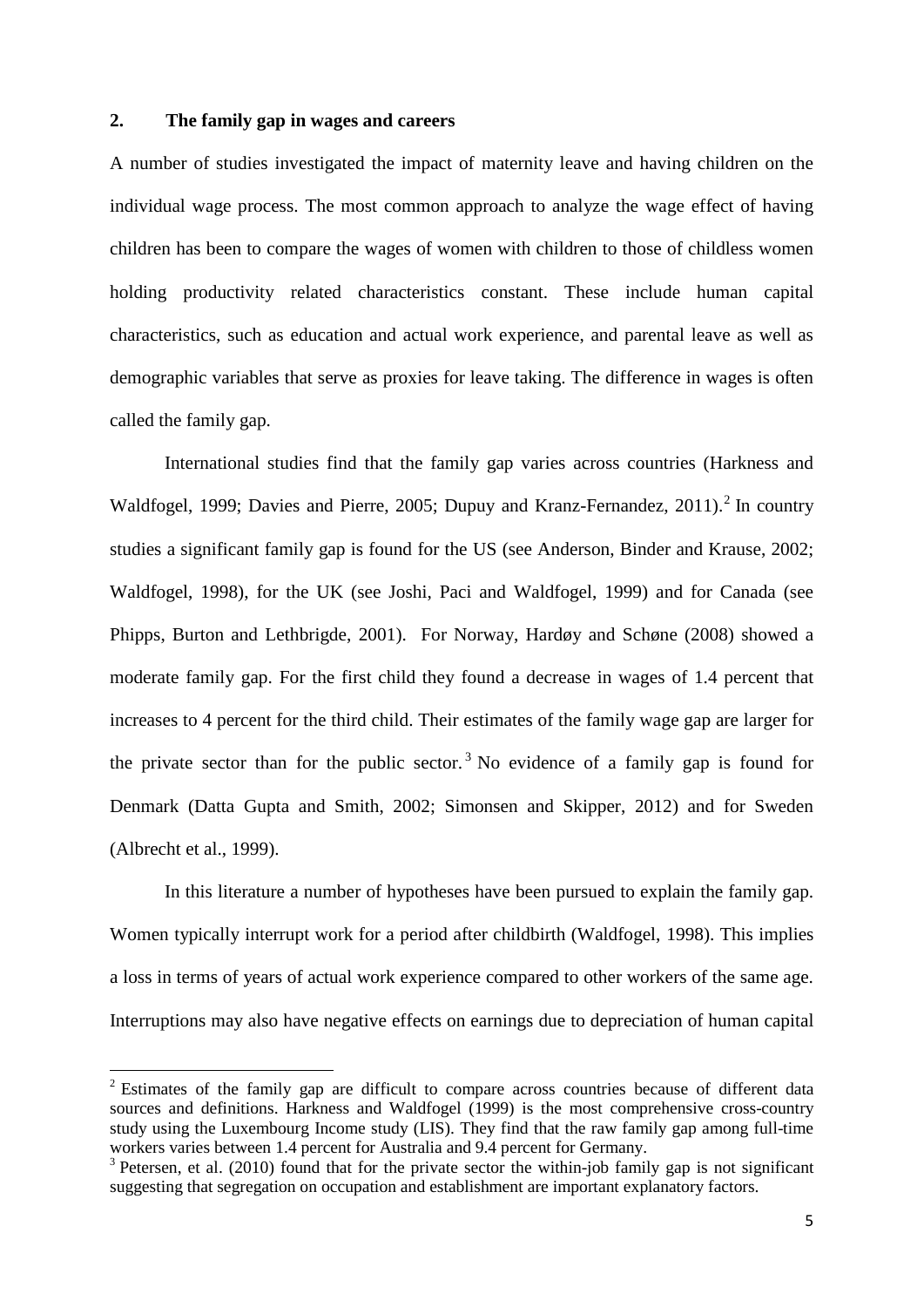(Mincer and Polachek, 1974; Albrecht et al., 1999). Such effects are expected to be relatively strong in technology intensive occupations.<sup>[4](#page-6-0)</sup> In addition to human capital effects through observed factors, heterogeneity in terms of unobserved characteristics, or unobserved ability, may explain part of the family gap too if these factors are correlated with fertility (Lundberg and Rose, 2000; Simonsen and Skipper, 2012). Non-random selection into sectors and type of jobs may also be related to the observed mother-non-mother earnings difference if for example high and low wage jobs differ in terms of family friendliness or other non-monetary characteristics (Joshi et al., 1999; Datta Gupta and Smith, 2000; Nielsen et al., 2004), Felfe, 2012). Not all women return to work for an extended period post-childbirth and the selection of returning women may not be random which will also bias the family gap (Ejrnæs and Kunze, 2013).

Other factors that may explain the relatively low earnings of mothers can be related to low mobility of mothers and that women with children remain in low worker-job matches (Waldfogel, 1998; Phipps et al., 2001). If mothers are less likely to search for new jobs because of high search costs, for example, they may remain in jobs that are a bad match and only slowly improve the quality of their job match. Evidence shows that young women both in the US and Germany search longer for a job than men after an exogenous plant closure (Kunze and Troske, 2012; Kunze and Troske, 2014). This leads to lower earnings compared to similar childless women. Since the fertility period often clashes with the early career, the loss due to motherhood might depend on the timing of childbirth in relation to the labor market career. Related to this point, Waldfogel (1998) and Phipps et al. (2001) find that returning to the same employer after maternity leave actually has a positive effect on wages, but this might be because staying with the same employer actually acts as a kind of insurance against income loss. Waldfogel (1998) also finds that the size of wage loss due to taking

 $\overline{a}$ 

<span id="page-6-0"></span><sup>&</sup>lt;sup>4</sup> In an earlier study, Polachek (1981) showed evidence of considerable variation of the depreciation rate across different occupations.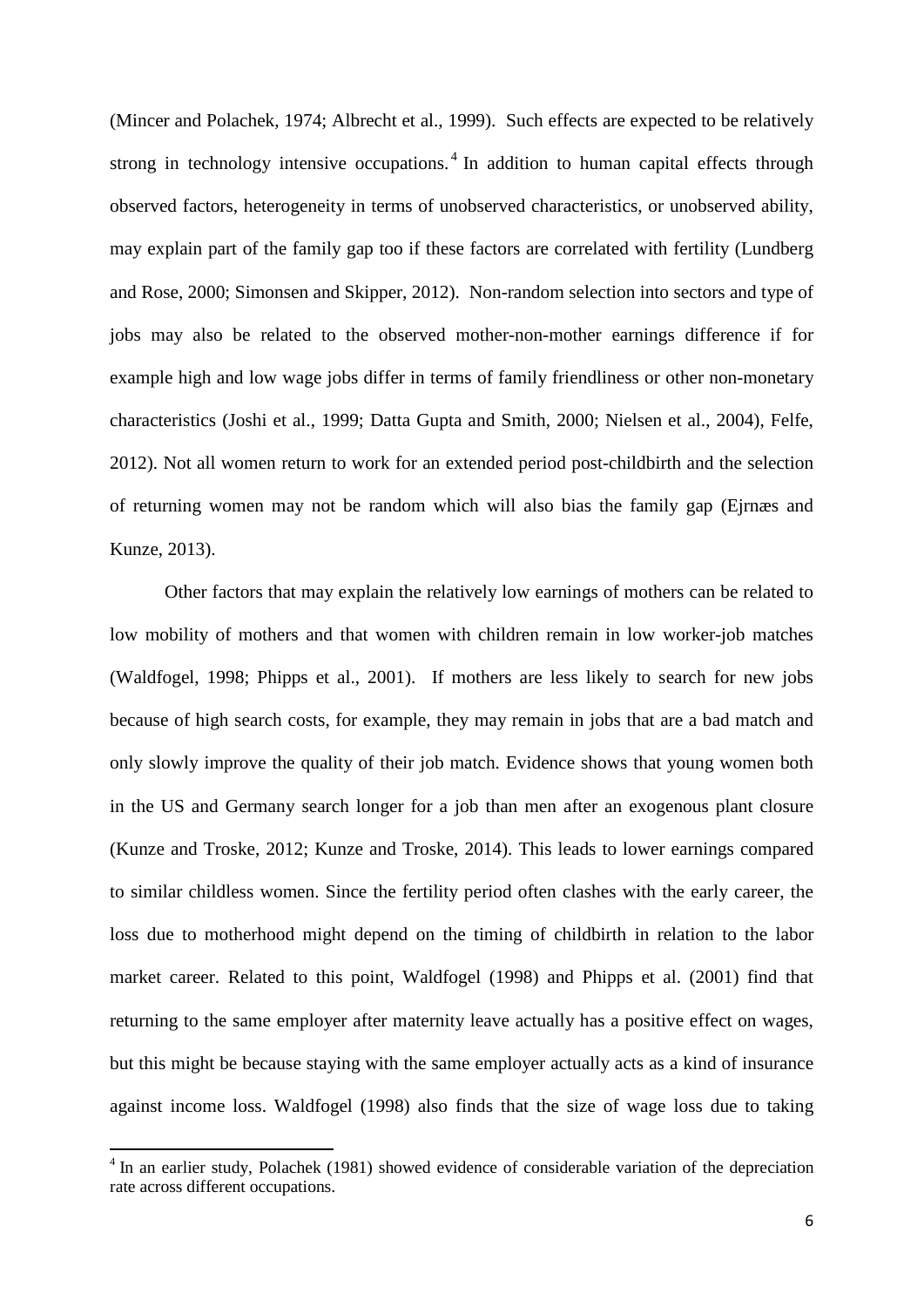maternity leave depends on whether the woman was covered by a maternity leave scheme. Most of this literature does not fully account for the endogeneity of fertility decisions to the wage process (Heckman and Walker, 1990). Exceptions are Angrist and Evans (1998), Hotz et al. (2005) and Miller (2011) that use plausibly exogenous instruments to separate the effects at selected parity. Even after controlling for a lot of these factors many studies still find the significant drop in wages after childbirth. This might be interpreted as employer discrimination.

Another interpretation of the earnings drop we observe post-childbirth or the lower relative earnings of women with children compared to women without children is that women are downgraded in terms of career levels post-childbirth. When looking at the mean earnings growth in the period post-childbirth we observe that a woman never returns to her prechildbirth earnings growth path. This implies that rebound effects are not sufficiently strong (see e.g., Jacobsen et al., 1995).

The family pay gap literature indicates that women cannot continue on the career progress they made before first becoming a mother, and when they return to work after childbirth they have to start from a lower level. In fact they may never return to the career path during the very early career. This might be because they step down in terms of occupation. The literature on the question whether women step down in terms of career or occupation is scarce.

Recent exceptions are Manning and Petrongolo (2008) and Conolly and Gregory (2008) showing that part-time work leads to downgrading in terms of occupation. Since parttime is often used by women to reconcile work and family, this finding is relevant for the post-childbirth period. Ejrnæs and Kunze (2013) also found a dip in earnings 1-2 years actually before having the first work interruption related to childbirth. An explanation could be that women downgrade their career already before becoming a mother. Studies showing a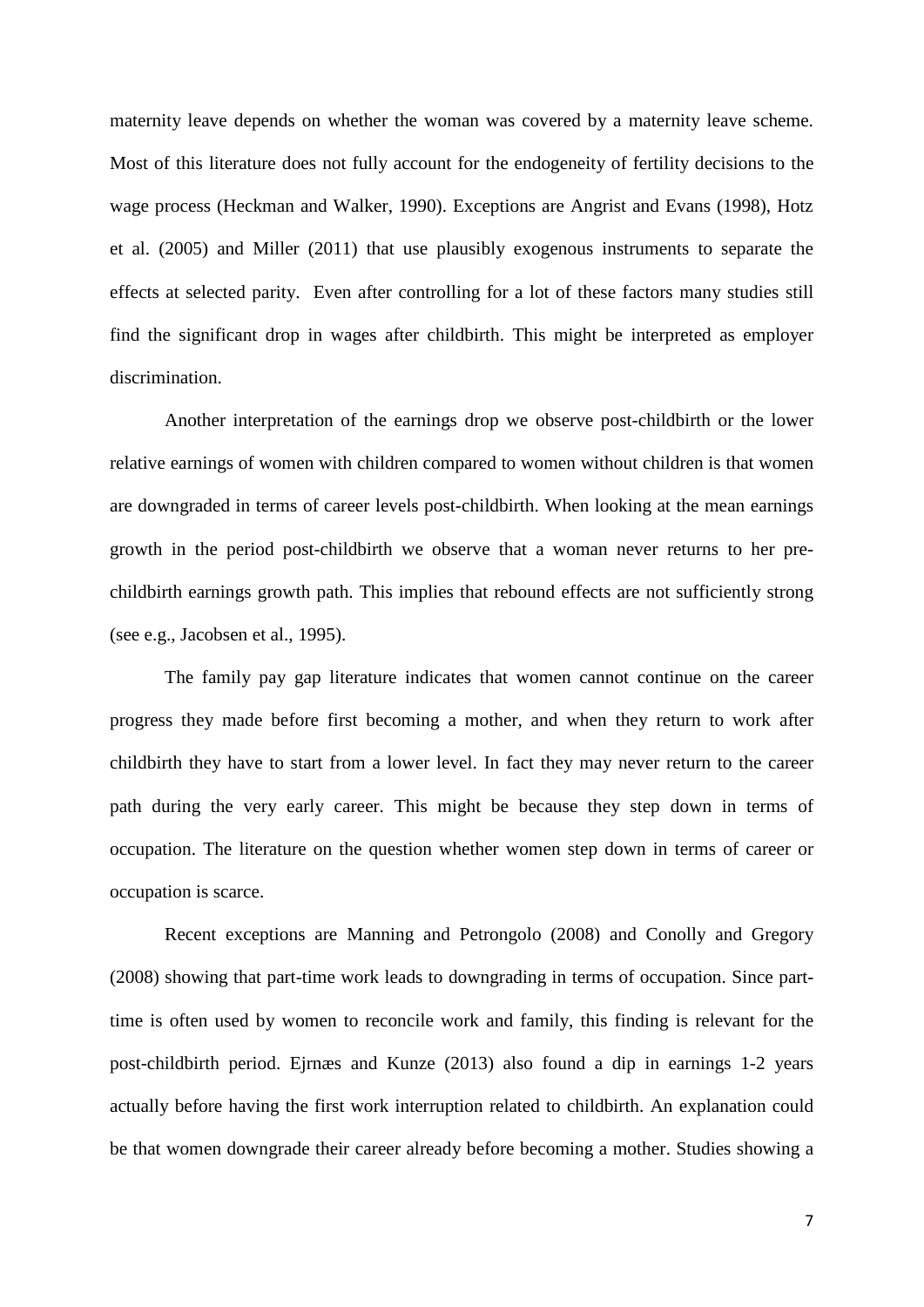positive entry earnings differential between childless women and others suggest further that from the beginning of careers women who will become a mother later in life sort into different career tracks (Mincer and Polachek, 1974). Related is also the question of promotions and what determines promotions. Promotions can be viewed as the outcome of internal tournaments, external labor markets and human capital investments (see Gibbons and Waldman, 1999 for an overview). Since women often work part-time around childbirth or take periods of leave they may as well experience relatively less job promotions. This may vary across occupations and Goldin (2014) made the point that the flexibility in terms of working hours alongside other dimensions plays an important role in understanding women's relatively lower positions in the labor market.

This study contributes to this literature by analyzing direct career outcomes for women followed over time in the private sector. We model career promotions as linear regressions where the dependent variable is a binary variable that is equal to one if the change in rank between period t and t+1 is positive and zero otherwise. The main explanatory variables are human capital characteristics measured in period t, but we also use establishment characteristics and fixed effects. We use information from Norwegian employer-employee register data merged with survey data that allow us to construct a direct measure of career progression - promotions on job ladders. Using these data we will investigate the following selected hypotheses related to career breaks explaining family gap:

- I. Do women who have children start on different ranks than women who do not have children?
- II. Is there a family gap in career progress when we use overall promotions?
- III. Are women promoted less likely after having children than comparable women?
- IV. Does the family gap in promotions arise after having children, or already before?

8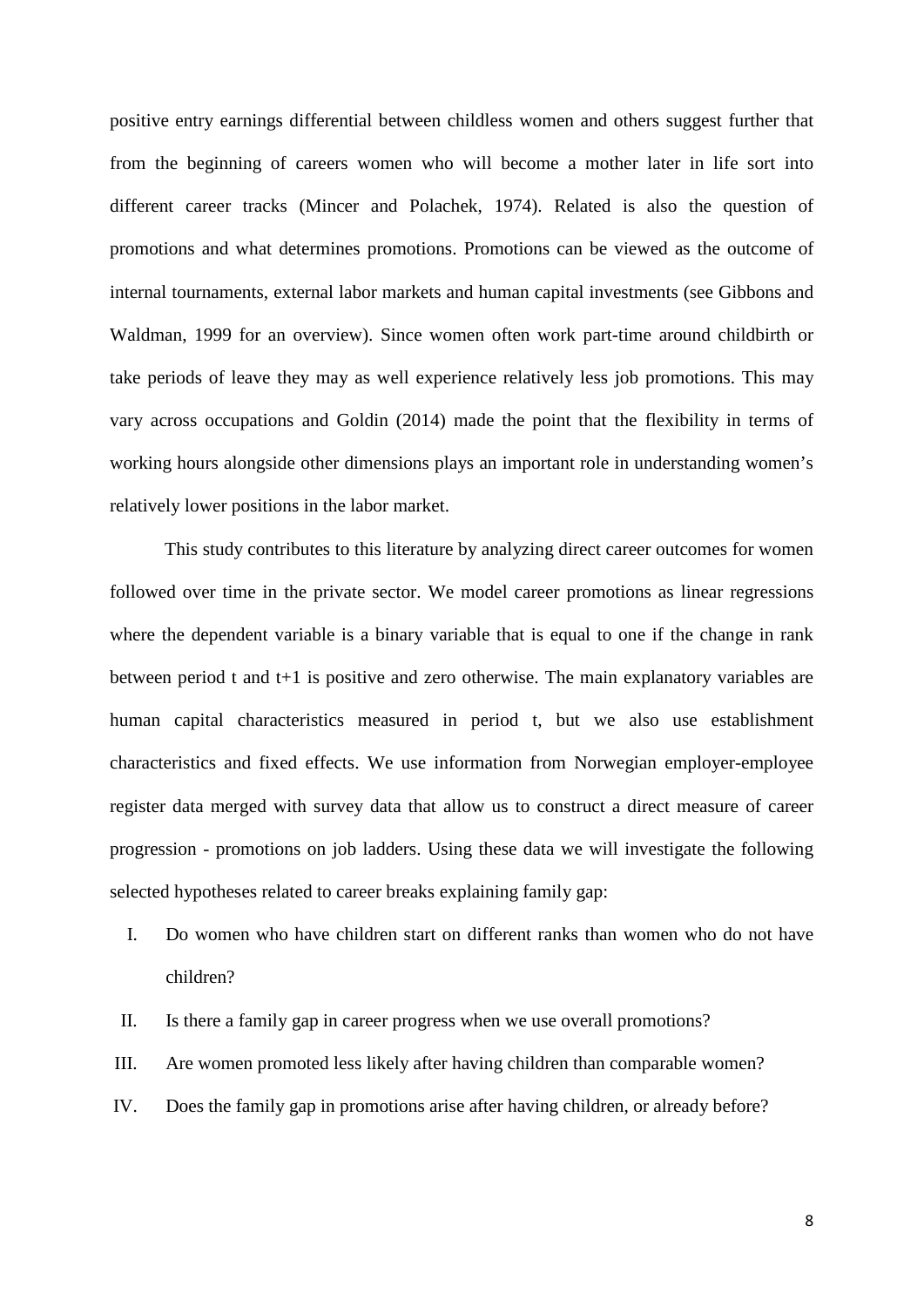The analysis builds on the detailed information of occupations and ranks and the fact that we observe the population of white collar workers in a large sample of enterprises. Estimations build on the family pay gap literature.

### **3. Background**

 $\overline{a}$ 

In this section we describe main Norwegian institutions relevant as background for work and family: working hours and part time work, the provision of parental leave and child care for pre-school children and children in primary school.

The typical worker in Norway works 5 days a week and 37.5 hours per week. Part time work is common among women with young children; not so for men. Norway has a generous parental leave system where part of the parental leave is reserved to the mother; that is 3 weeks before childbirth and 6 weeks after childbirth. In 1987, the first year of our observation window, parents could take in total 100 days after birth paid leave from work. Except the 6 weeks after childbirth, parents can share the leave; but in practice it was mothers taking leave from work. Gradually from 1989 to 1993 the duration of total parental leave (incl. maternity leave) was expanded. In 1992 the duration amounted to 165 days.

An important reform took action on 1 April 1993 when leave was extended to 42 weeks (=294 days) of paid leave with the choice to receive 100 per cent wage compensation when one takes 42 weeks of leave, or 80 percent when one takes 52 weeks. In order to be eligible the mother has to be employed during 6 out of 10 months immediately prior to birth.<sup>[5](#page-9-0)</sup>

Another aspect that makes the 1993 reform remarkable is the introduction of 4 weeks of paid leave that were reserved for the father and could normally be not transferred to the mother. Hence, if the couple chooses 42 weeks of leave, then 29(=42-6-3-4) weeks of leave can be freely shared between the mother and father. If the father would not use the 4 weeks

<span id="page-9-0"></span><sup>5</sup> Until 1993 leave could only be taken full-time, that was modified in 1994. Otherwise the law of 1993 has been in place unchanged until 2005.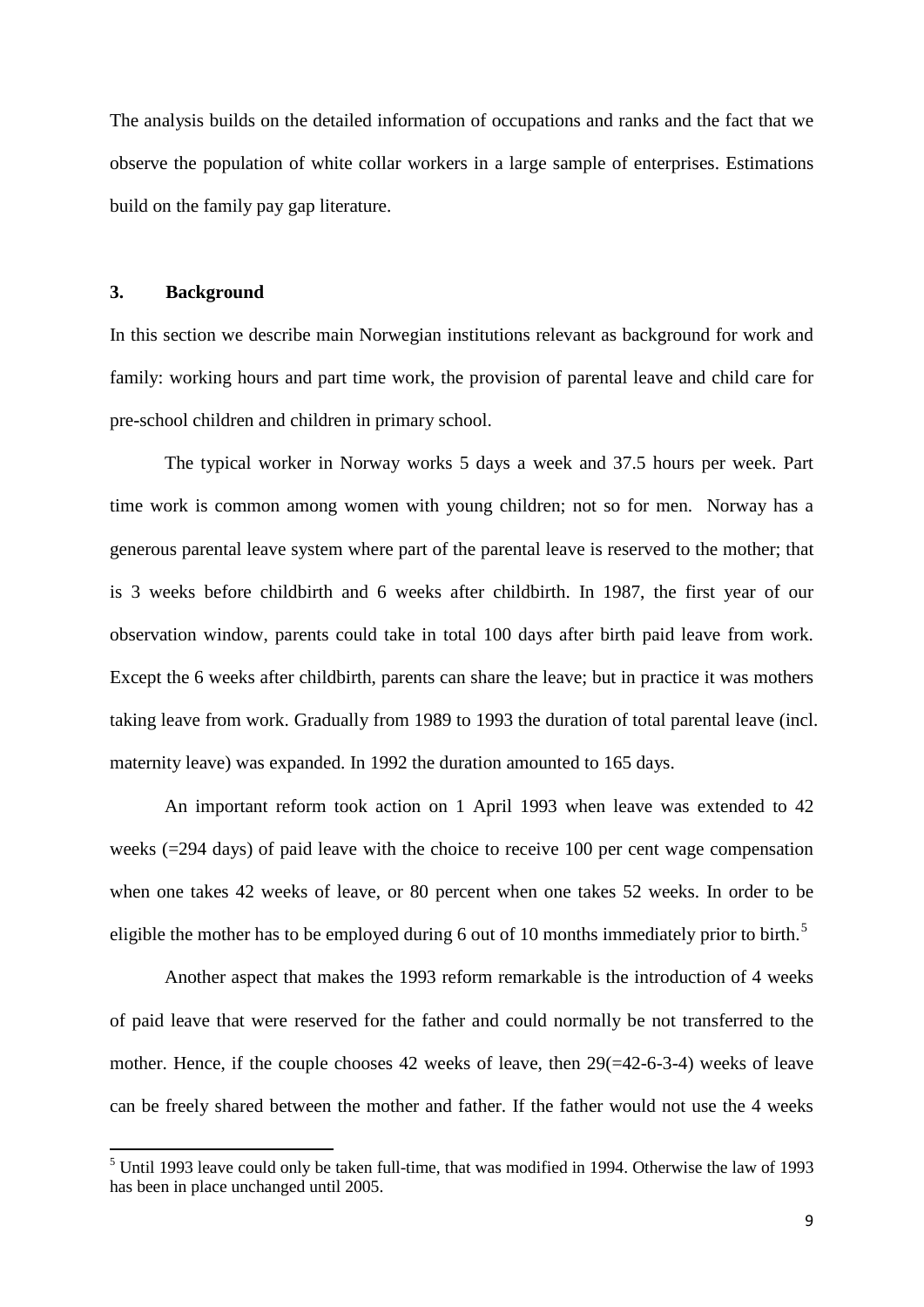the total benefits to the couple would be reduced by those 4 weeks. The 1993 reform was rather interesting since until 1993 virtually no father (3-5 per cent) in Norway took any parental leave and all went to the mother. In 1993 the take up by fathers of leave jumped to 33 per cent and this proportion steadily increased to 85 per cent by 1998. The average duration of leave is 24 days and has remained stable during this period (Lappegård, 2008). The change in father's leave has therefore been small and little consequence for our analysis.

During the period 1987 to 1997 publicly subsidized child care was not available for everybody. In the 1970s the government decided that the goal is to expand child care to full coverage but this goal was not reached for 1 to 6 years old before 2006. In 1987 approx. 11 per cent of 1-2 years old went to public child care and 44 per cent of the 3-7 years old. Until 1997, children started school at age 7. Towards the end of our observation period coverage has significantly increased to 21 per cent for the 1-2 years old and 47 per cent for the older pre-school children. These are only official numbers for use of public child care mostly organized in kindergartens. In addition, a substantial fraction of parents used nannies (dag mamas) for child care and those informal forms of childcare did not receive a public subsidy. Overall, the provision of parental leave and child care provide fairly good conditions by international standard to combine family and work. It is less clear however whether these are also good conditions for women climbing to top positions, and breaking the glass ceiling. Our analysis provides some pieces of evidence towards this question.

During the period of observation 1987 to 1997, Norway underwent a recession until 1993 when unemployment peaked at 6.7 per cent and decreased to approx. 3 percent by 1997. Throughout this period labor force participation rates remained high for men, 74-80 percent. For women LFP was 63 percent in 1987 and increased to 67 percent in 1997 (Source: SSB AKU data – the Norwegian labor force survey).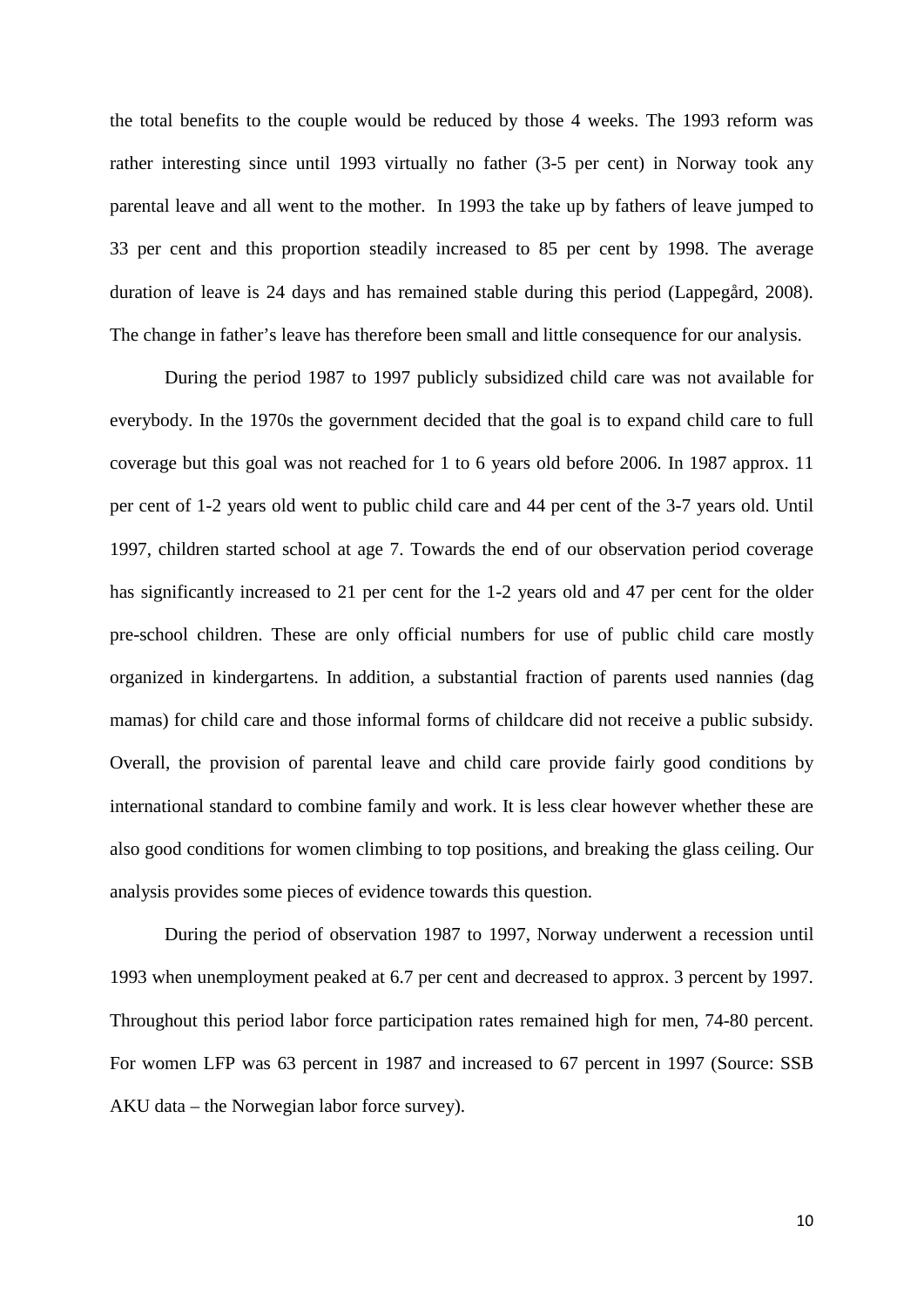# **4. Data description and summary statistics.**

For the empirical analyses, we use the Norwegian matched employer-employee register data for white collar workers combined with information on ranks within the establishment hierarchy. This particular variable was constructed from information in an establishment level survey conducted by the NHO (Næringslivets Hovedorganisasjon - Confederation of Norwegian Enterprise) and is available for the population of white collar employees within establishments that are members of NHO. The members are in the private sector, including manufacturing, construction and machinery, oil, transport, and hotels and restaurants. The NHO data covers a large part of the private sector. NHO firms tend to be larger and older than the average private sector firm in Norway. Employees tend to be more educated and hence earn on average more.

The data are yearly and the analysis period in this study is from 1987 until 1997, which is the longest period for which all of the key variables are available.<sup>[6](#page-11-0)</sup> During this period we follow workers born between 1936 and 1969<sup>[7](#page-11-1)</sup> and we only use white collar workers. There are very few female blue collar workers in these sectors. Workers are followed over the entire period if they are employed with one of the establishments in the NHO data. In this data sample approximately 30 per cent of all workers are women.

Variables that we use in the analyses are the individual characteristics age, educational attainment in years, whether an individual has children or not and the timing of first childbirth<sup>[8](#page-11-2)</sup>, establishment identifier and characteristics such as sector and size which we measure by the number of white collar workers at the establishment in year *t*. The variable earnings per hour is constructed from information in the register data on monthly earnings and

 $\overline{a}$ 

<span id="page-11-0"></span><sup>6</sup> Before 1987, only limited register information is available from Statistics Norway. After 1997, the NHO ceased collecting the data.

<span id="page-11-1"></span> $<sup>7</sup>$  The birth cohorts 1936 to 1969 are those who can potentially be followed during the 10 year</sup> observation window.

<span id="page-11-2"></span> $8$  Since for the analysis of the family gap we will compare mothers versus non-mothers all women with and without children add to these groups. Note that only for a sub-sample we observe a first childbirth during the observations window.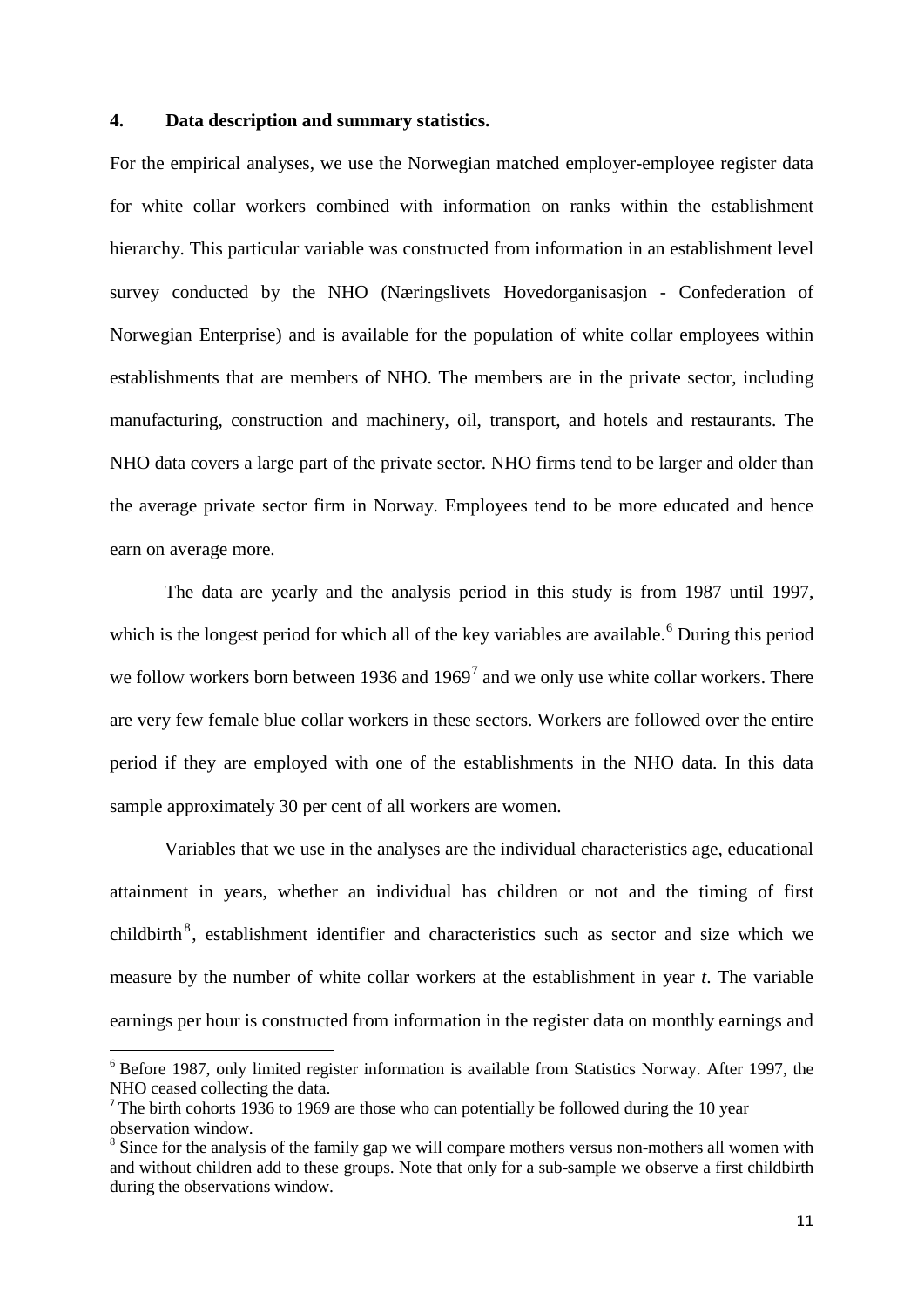from the survey on normal hours of work. The normal hours of work exclude overtime hours, and earnings are from work and benefit claims excluding overtime payments. Education is defined as the years of completed education. Part-time work is defined as less than 37 hours of work per week. The year of birth of the first child is generated from the birth register where for every individual in Norway all births are reported. We count years of experience as the accumulated number of actual years of work and tenure as these within the same establishment.

The summary statistics for our data sample are presented in Table 1. We find that mothers are older at the mean than childless women. This reflects that we use the current number of children, not completed fertility, which is in line with the literature on family gap. Women with children are much more likely to work part-time than the average woman, 33 percent compared to 26 percent. This is also reflected in the exact hours of contracted work. Women with children have accumulated more work experience and tenure.

To measure career progress on the job ladder we use seven ranks that define the hierarchy and are applied to every establishment in our sample. The variable is constructed from detailed job descriptions of 6 occupational groups. For each of the occupational groups up to seven hierarchical ranks are distinguished. The 6 occupational groups cover: technical white-collar, manager, administrative, task in shop, in storage and others. Within each occupational group, task levels (ranks) are distinguished starting with unskilled work, routine type of jobs on the lowest rank and positions with great responsibility and skill requirements on the top rank. In total there are 22 occupation-ranks which pre-define our cells. These are merged by us into 7 ranks where we use the information on tasks, responsibilities etc. in the detailed job descriptions. <sup>[9](#page-12-0)</sup> In the resulting hierarchy grid of 7 ranks, the highest rank (rank 7)

 $\overline{a}$ 

<span id="page-12-0"></span><sup>&</sup>lt;sup>9</sup> A similar definition was first used in Hunnes, et al. (2009) who investigate the structure of wages in Norway. For further details on the definition of ranks and the measurement of promotions see Kunze and Miller (2014). Kunze and Miller (2014) focus on gender differences in promotions and gender spillover effects across ranks. This study has a different focus on family gap and the use of the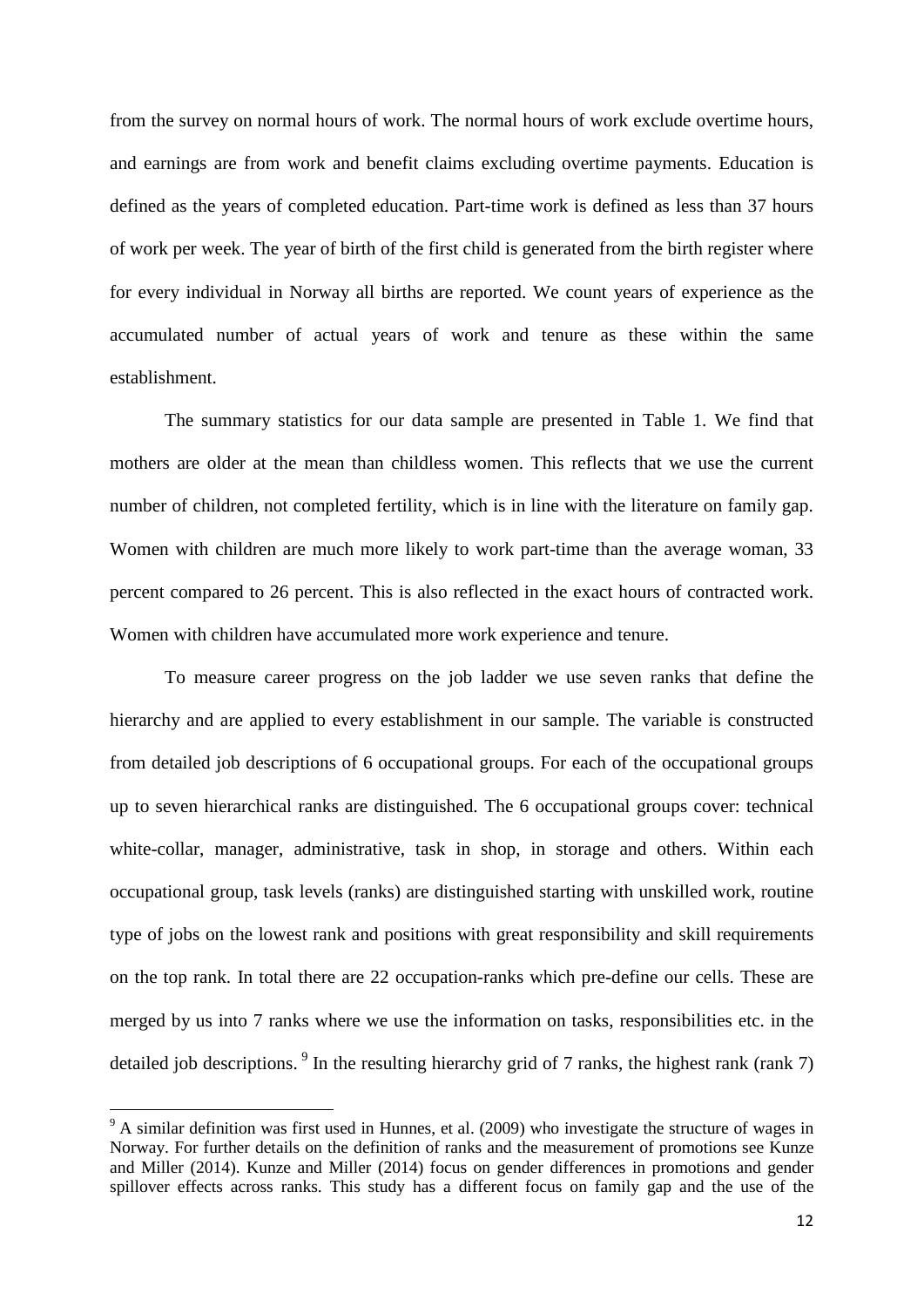includes technical directors and leading positions. On rank six, for example, chief engineers and plant managers are located. The decrease of the rank on the job ladder reflects that the complexity of tasks, responsibility and leadership task responsibilities decline as well. On rank 2, for example, technicians and cashiers are located. The lowest rank (rank 1) contains only unskilled, more routine tasks in technical and clerical fields. This hierarchy grid that matches the information on occupational groups and ranks to hierarchy ranks is then merged to the employer-employee matched data in which we follow workers from year to year during the 10 year window.

An advantage of our data is that the seven ranks are consistently defined across establishments and time within establishments. [10](#page-13-0) Hence, we can exploit the panel data to observe how workers change rank. We define a promotion or move up the career ladder of a worker as an increase in the observed rank from year-to-year<sup>11</sup>; we refer to this as an overall promotion in the following. This measure accounts for within establishment move up the career ladder as well as between establishment changes. The comparison group contains those staying on the same rank and those with a decrease of the rank.<sup>[12](#page-13-2)</sup>

As Table 1 shows at the mean 6.3 percent of women are promoted per year if we count both internal promotions and promotions related to an establishment change. The promotion probability is significantly lower for women with children, 5.6 percent. This is the family gap in career progress that we are going to explore. If we would only count internal promotions

 $\overline{\phantom{a}}$ 

Oaxaca-Blinder decomposition in order to investigate the factors that explain the family gap. While this study focuses entirely on overall promotions, as a measure of career progress, Kunze and Miller (2014) also investigate internal promotions.

<span id="page-13-0"></span><sup>&</sup>lt;sup>10</sup> Other studies, such as in the field of personnel economics, usually have such information only for a single (large) plant. Further, while studies using representative surveys, like the British Household Panel Survey (BHPS), rely on multiple firm data, they often observe only one worker for every firm. See, for example, Francesconi (2001) and Booth et al. (2003).

<span id="page-13-1"></span> $11$  In this study, we only use this defintion of promotion. We acknowledge that the measure depends on observed rank changes. Wage increases within rank are not labelled as a promotion.

<span id="page-13-2"></span> $12$  As we see from the promotion regressions, rank increases accrue not simply on the base of seniority rules, but many of the factors we control for have a significant impact on promotions. This is in line with theory that predicts that human capital, external labor market factors, and tournaments affect promotion decision outcomes.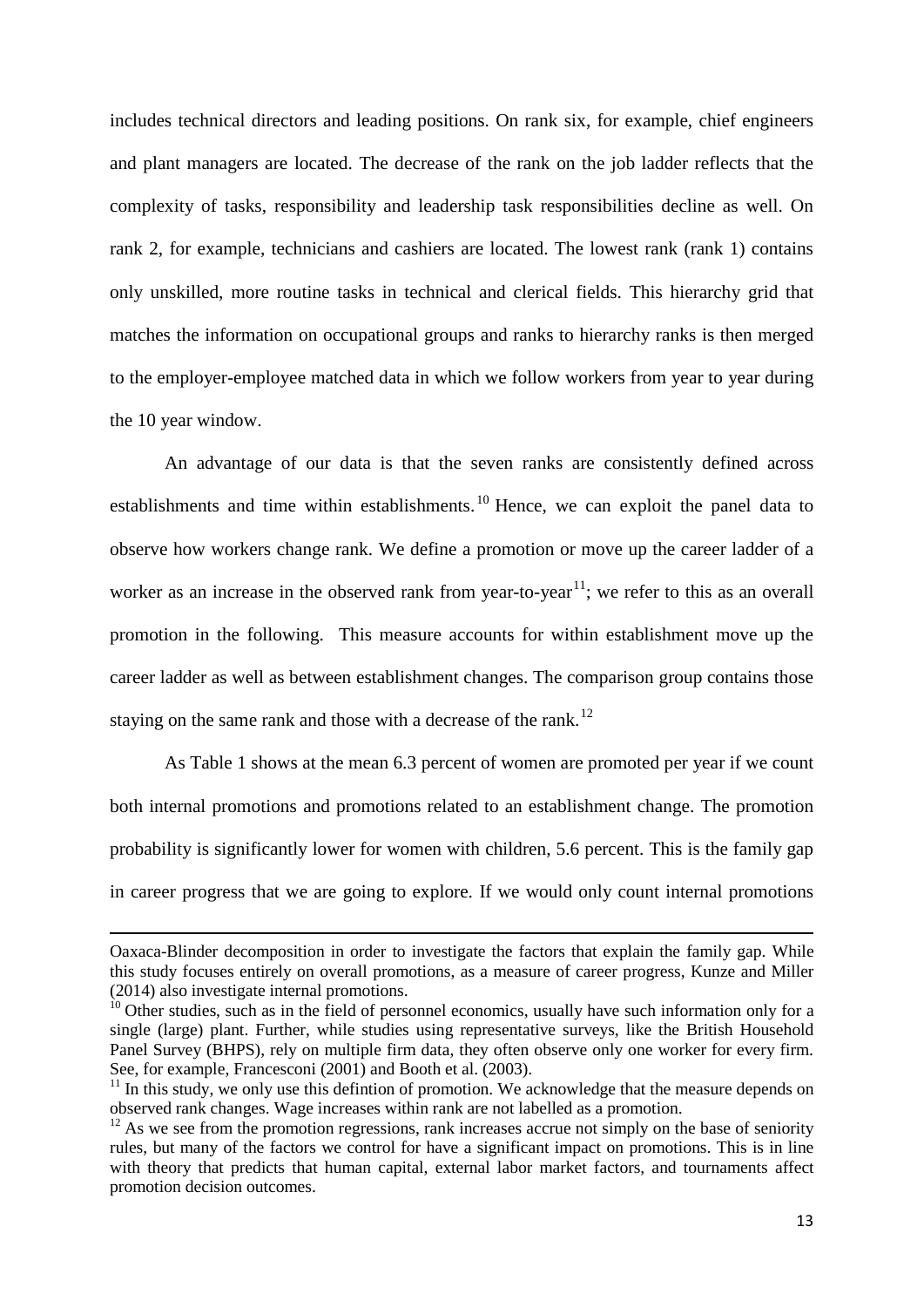then the probability of career success would decrease by approximately 15 percent, and a family gap would remain. In the following we will focus on the more comprehensive definition of career success based on overall promotions. The data show that most of the workers (87 percent on average) stay on the same rank from year to year. Moves down the career ladder are rare, but more common the higher the rank is.

The employer characteristics reported in Table 1 show that the mean number of white collar workers in the establishments is 18. Note that not all of the establishments have 7 ranks and the depth of organization varies across establishments and industries. At the mean across establishments, the top rank is 3 and the lowest rank 1.6.

#### **5. Empirical results**

#### 5.1. *The starting position of women's careers*

A potential explanation for women with children doing worse than women without children is that they start on lower positions when they first enter the labor market. These positions may offer more flexibility in terms of hours of work, for example, but also fewer opportunities for earnings gains and promotions.

We define the entry position as the first job in the labor market after completion of education as we observe it in the data. However, we cannot observe the entry position for every individual in our sample since the observation window only covers a 10 year period and many have entered the labor market before they enter our data set. In order to have a large sample of individuals we use all first observations where the individual is younger than 30 years of age.

In Table 2 we show the distribution across entry ranks and main mean characteristics within each rank by motherhood status. Out of 18079 women in our sample 72 percent women have no children at this stage and 28 percent have children. The distribution of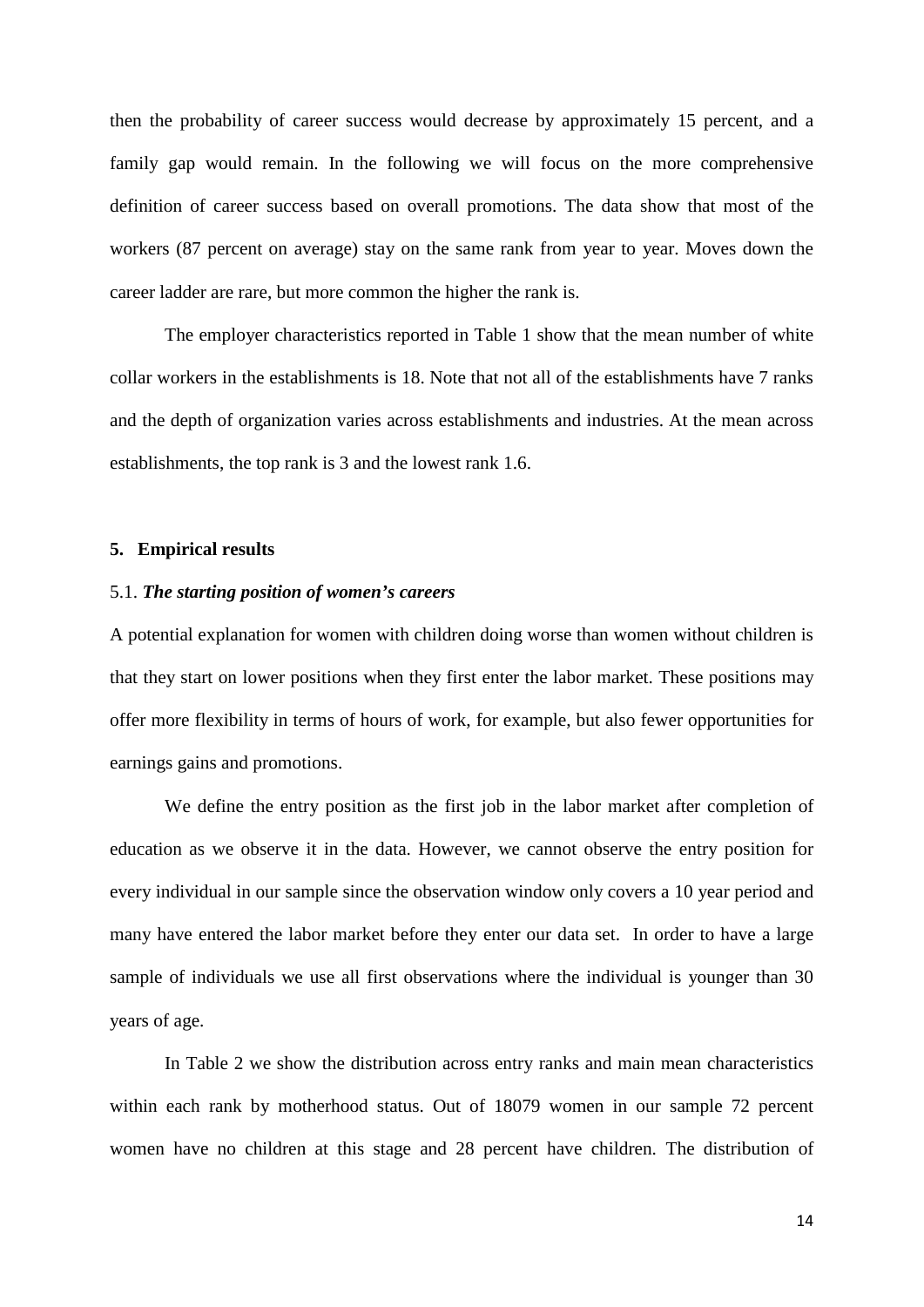women across entry ranks shows that more than 50 percent are on the two lowest ranks. The proportion of women with children is slightly higher on those positions, 58 percent. On rank 3 we find 32.8 percent of mothers but slightly more (36.5 percent) of non-mothers. Differences on the next higher rank 4 also show that the proportion of women without children is higher, 11.2 percent compared to 8.6 percent. It is extremely rare to be on ranks 5 and 6 in the entry job, as less than 1 percent are on these positions. Taken together, these statistics do suggest that women younger than 30 are more likely on lower positions if they have children.

These differences could be related to human capital characteristics. We could observe such a pattern if mothers invest less in education. It could also be that mothers in the entry sample are younger. When we look at the mean age of the two groups we find that mothers are actually slightly older than women without children within the same rank. The age difference is largest on ranks 1 and 2. We also note that mothers have at the mean a higher number of years of education than non-mothers. This holds on every rank except for ranks 1 and 2 where the years of education for mothers are lower. On ranks 1 and 2 are workers who work in unskilled clerical and technical jobs so that it makes a lot of sense that relatively low education may be compensated for by years of (potential) work experience, as we see for mothers. Despite the fact that mothers and non-mothers on the same rank differ with respect to years of education and age, the most frequent occupation for the two groups within rank are the same. Note that on all ranks there are 2 to 6 different occupations, except for rank 5 where there is only one. When we take into account differences in characteristics between nonmothers and mothers, we also confirm that mothers are entering the career ladder on a lower rank than non-mothers (see Appendix Table A1 where we report the results from an ordered probit regression for entry rank).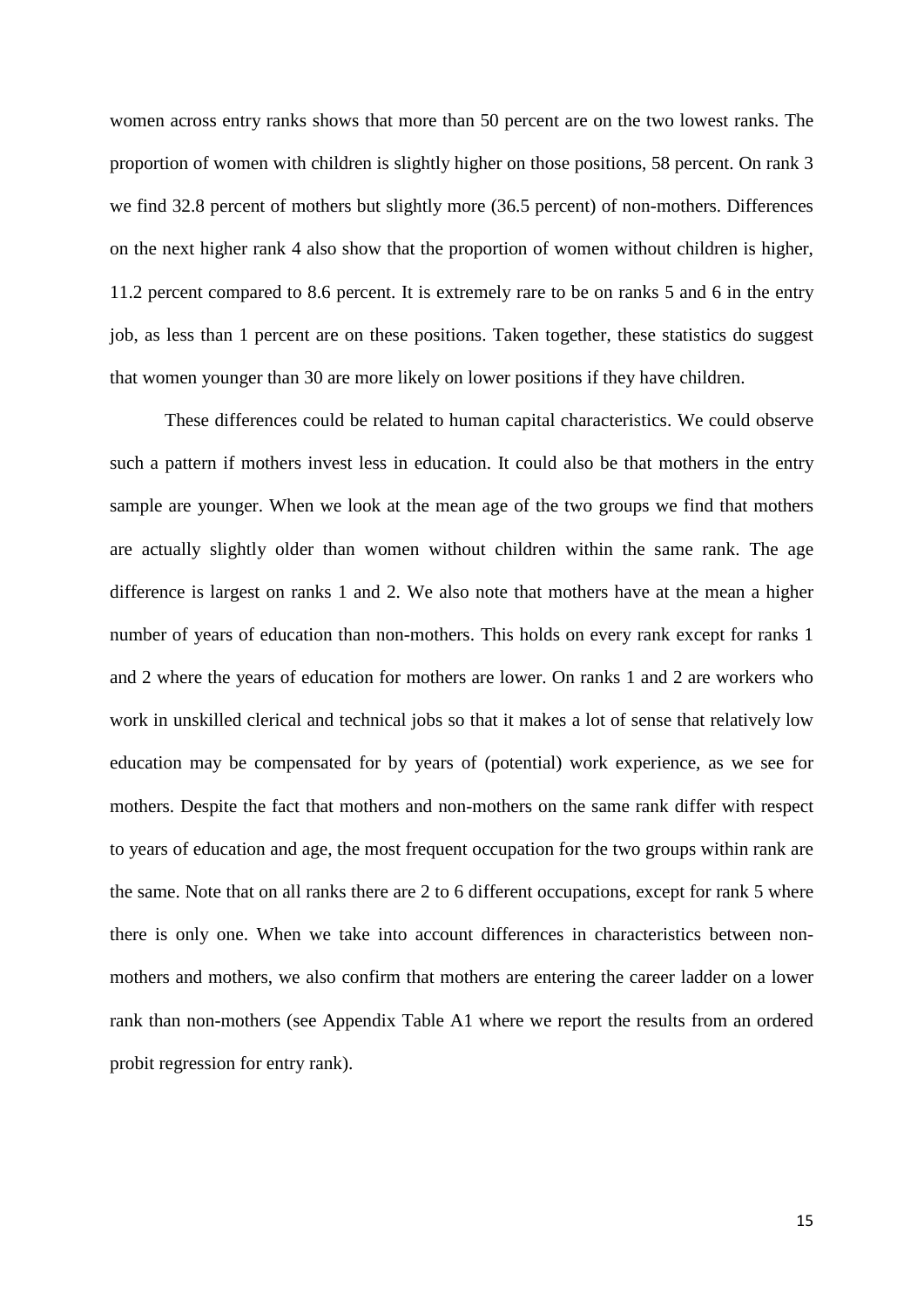#### *5.2. The decomposition of the family gap in career progression*

# *The dummy variable approach*

 $\overline{a}$ 

In order to estimate the family gap in career progression we use as the outcome our measure of overall promotions. The variable takes the value 1 if for the person in a given year the rank variable increases by at least 1 unit from year to year. It takes the value zero otherwise. This means that we count all promotions within the same establishment as well as in connection with an establishment change. In Table 3 we present the estimates from a linear probability model.<sup>[13](#page-16-0)</sup> Column 1in Table 3 reports the unconditional difference. In columns 2 to 5we report the results from regressions where we sequentially add a set of control variables holding constant individual differences as well as establishment characteristics.

The raw mother-non-mother difference is the coefficient of the dummy variable, which is 1 if the person is a mother, or has at least one child. The difference is negative and significant. Since this is a simple linear probability model we interpret the coefficient as a difference of 1.6 percentage points (column 1). The average promotion probability among women is 6.3 percent (Table 1) and therefore the raw family gap is 25 percent [ $(1.6/6.3)*100$ ]. Differences in the distribution across ranks and years do not change this finding. Note, that the regression controls for characteristics in the year before the outcome promotion is measured, which is essentially a first difference in rank. This implies that the rank variable among the explanatory variables always measures the rank the woman is starting from. This is slightly different from the entry rank we looked at in Table 2. We seem however not to confirm the conjecture that differences in entry ranks of mothers and non-mothers contribute a lot to the family gap. The productivity related characteristics age, education, tenure, experience and part time work account for 37.5 percent of the total gap  $[(0.016 -$ 

<span id="page-16-0"></span> $13$  We also estimate a logit model which gives qualitatively and quantitatively similar results. The results are available on request.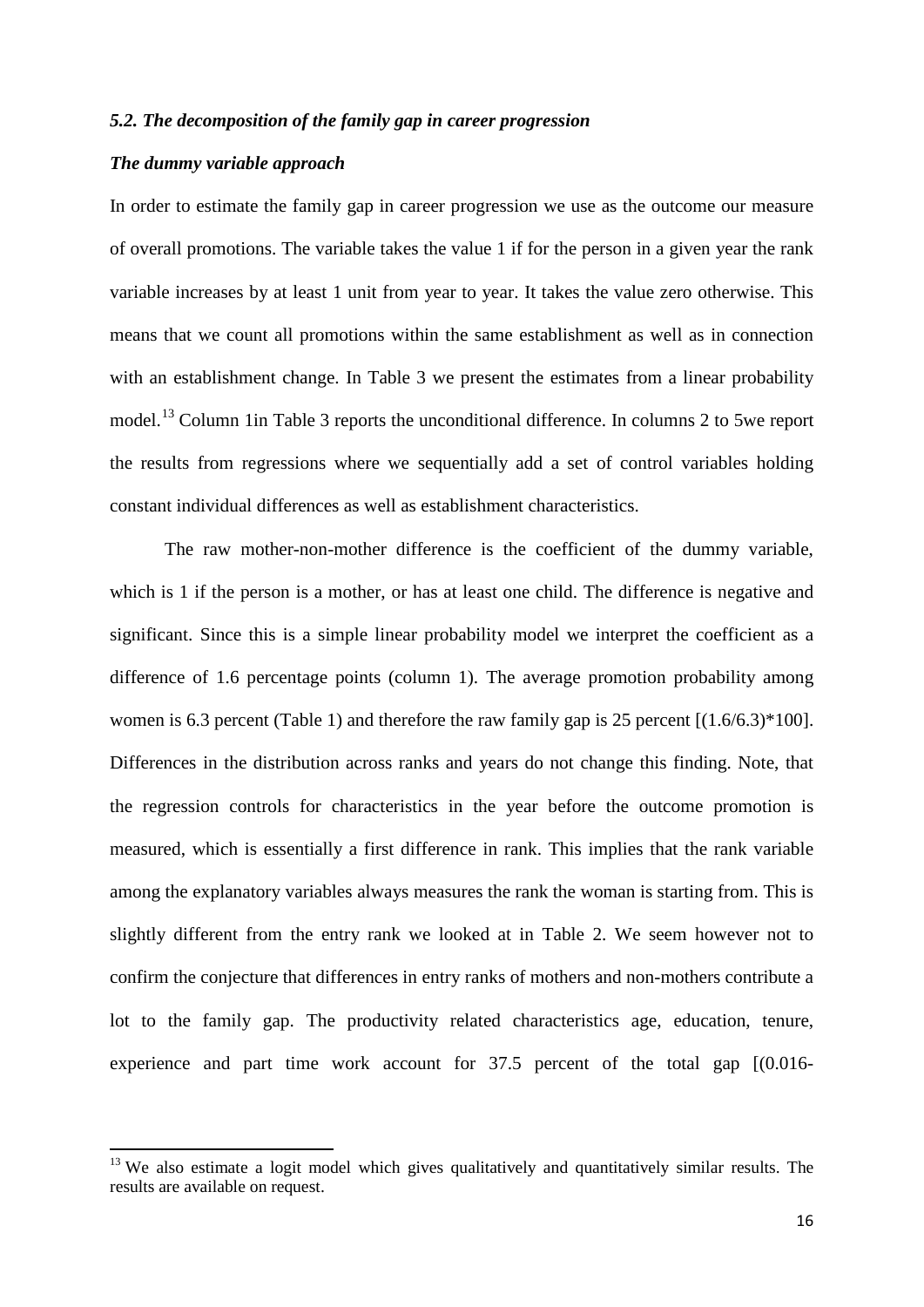0.01)/0.016\*100]. When we add in establishment fixed specific effects the explained part increases slightly more.

These results show that the family gap in career progress exists but differences in observed individual characteristics contribute to those differences. Part of these differences accrues indirectly to having children. These factors are parental leave that reduces experience and tenure, and part time jobs that women often work in post-childbirth. Establishment fixed effects may matter significantly if establishments differ, for example, in terms of familyfriendly policies. Since the point estimate does not change significantly when we control for establishment fixed effects, sorting into establishments seems to matter little. Hence, one interpretation of these results is that mothers do not work in establishments that offer careers with less promotion opportunities, which we may often expect from more family friendly establishments.

#### *The Oaxaca-Blinder (O-B) decomposition of the family gap*

The regression results discussed so far simply estimate the family gap by a dummy variable approach and differences in returns to characteristics are not taken into account. In the next step we want to allow for such differences and decompose the family gap in career progress into an explained part due to observed endowments and into an unexplained part (the residual) due to differences in coefficients by estimation of the Oaxaca-Blinder (O-B) decomposition (Oaxaca, 1973; Blinder, 1973). In the first step, we estimate linear promotion regressions separately for mothers and non-mothers. The estimated coefficients are then used to estimate the explained part and the residual or unexplained part. The results of the decomposition are presented in Table 4. As weights the estimated coefficients for nonmothers are used.

Panel 1 in Table 4 presents the decomposition results using our full sample. Column 1reports the absolute accumulated contribution of differences in endowments when we only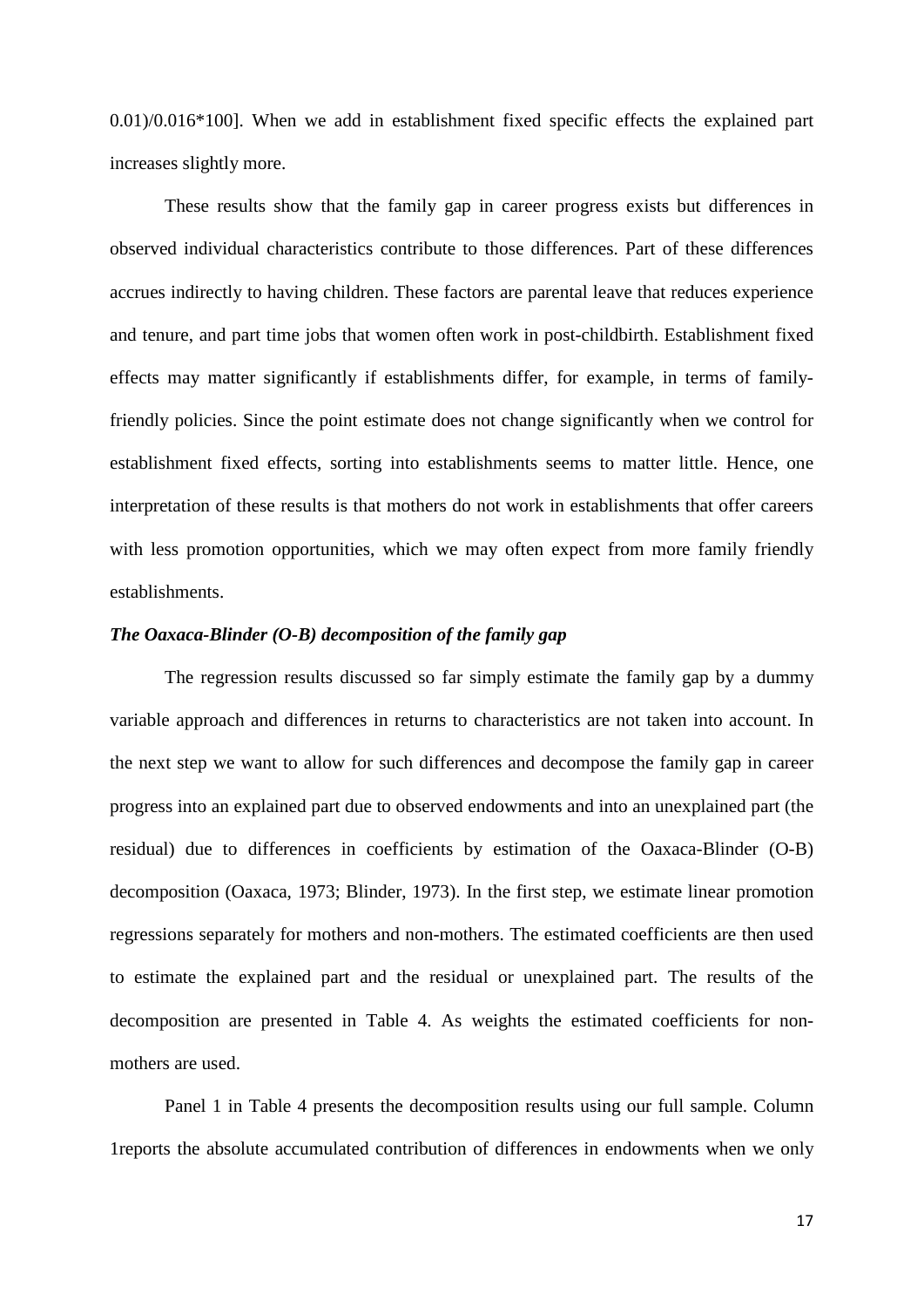control for rank, year and industry. Even though we saw that mothers and non-mothers are quite differently distributed across ranks at entry, the contribution to the explanation of the raw family gap is now not significant and the total contribution is close to zero. In column 2 we add to the set of explanatory variables age and education. We now can explain 0.003 of the total gap by differences in these characteristics. That is within rank and industry. Keeping in mind that the raw family gap is 0.016, 18 percent of the total gap can now be explained. In column 3 we add variables measuring actual work experience, tenure, and whether someone worked part-time. The explained part becomes approximately twice as high. In terms of the raw family gap, 37 percent can now be explained. Hence, the more flexible decomposition shows that almost 40 percent of the observed family gap in career progression can be explained by differences in characteristics between non-mothers and mothers. Because women with children have lower mean values in those characteristics they did not progress as likely as non-mothers on the career ladder. Critical is that the decomposition also shows that 60 per cent is unexplained by the differences in endowments. It is difficult to tell what exactly causes differences in the coefficients. In a descriptive sense it means that women with children gain less in terms of an increase of the likelihood to be promoted from, for example, an additional year of experience. These differences in estimated coefficients are difficult to interpret<sup>[14](#page-18-0)</sup> and in the simple O-B decomposition they may result from omitted variable bias. An example for an omitted factor is effort. Women with children may reallocate effort from work to home which reduces the return to experience per year. Differences in coefficients may also result from statistical discrimination.

 $\overline{a}$ 

<span id="page-18-0"></span><sup>&</sup>lt;sup>14</sup> This is an important problem that has long been noted and discussed in the literature on the decomposition of gender wage gap. See e.g. Polachek (1975).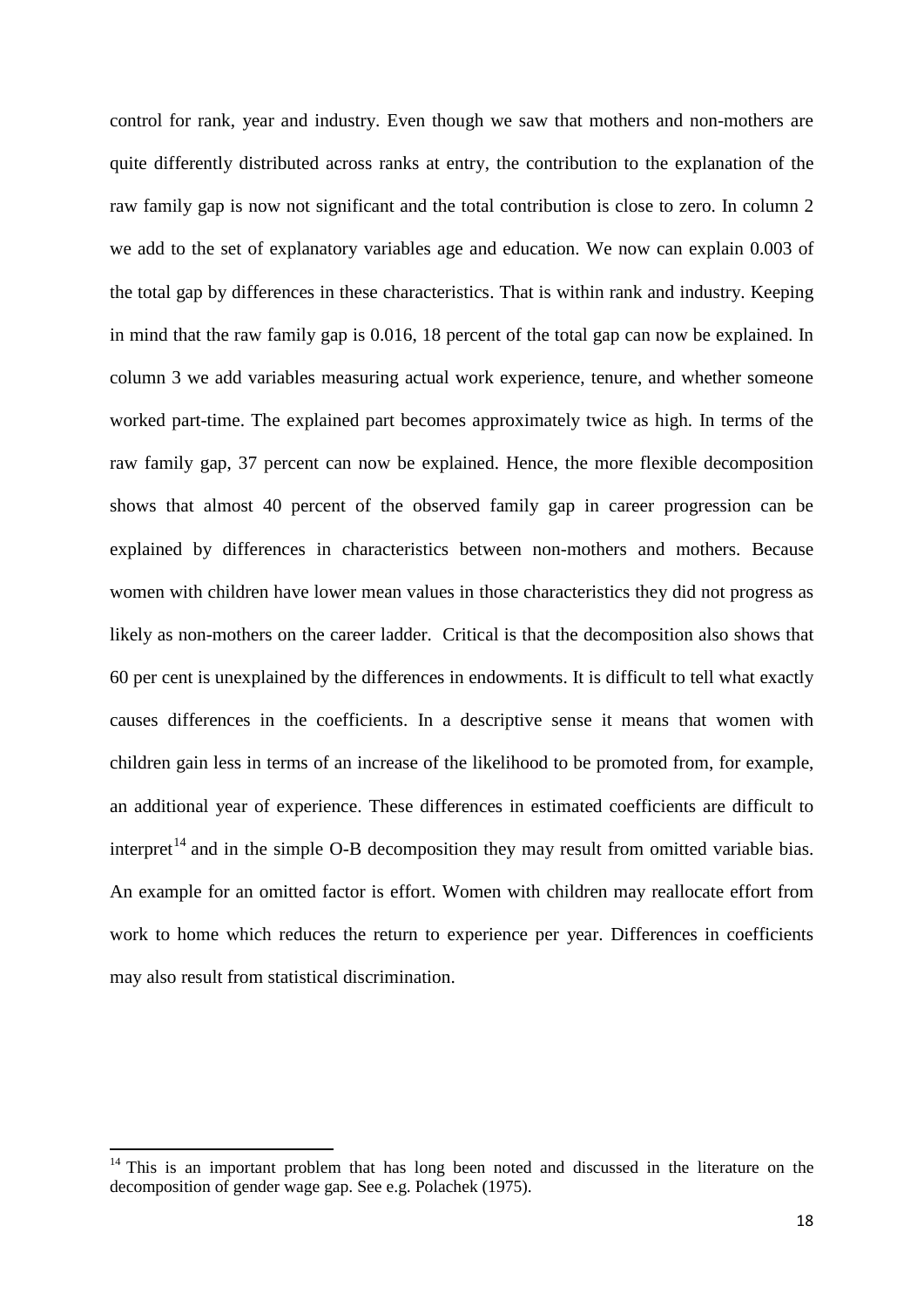#### *5.3 The effect of children on career progression*

In this section we want to investigate the effect of years since first childbirth on overall career progress. In Table 5a we present estimation results for our main outcome variable overall promotions. For comparison, we also report results in Table 5b when we use earnings.

We estimate from linear promotion regressions the effect of years since first childbirth where we break up years into year at birth, 1-2 years since childbirth, 3-4 and 5 and more years since childbirth. Column 1 presents the base estimate. In the other columns control variables are added. First, the control variables include a quadratic in age, years of education and cohort-year fixed effects. Then, we add a dummy variable for part-time work and establishment fixed effects. Finally, we add individual fixed effects and rank-year fixed effects. To test robustness of our results we also add in alternative specifications establishment fixed effects and rank-year fixed effects.

The main finding is that women after childbirth are less likely to be promoted than women without children. Specification 1 shows that the effect controlling for the basic characteristics is 3 percentage points during the immediate year after childbirth then decreases to 2.1 to 2.5 percentage points 1 to 4 years after childbirth and 1.8 percentage points per year 5 years or more after childbirth. Controlling for part-time work, specification 2, does not change this finding. This may show that the variable for years since childbirth fully captures related effects already. Controlling for individual fixed effects in the regression, specification 3, absorbs most of the negative longer run effects of entry into motherhood. Now only short run effects of first childbirth are significant and negative. These are the effects for workers with the same education, of the same age and takes also into account cohort-year specific effects. Some of these workers will have further children and we do not account for the exact number of children. Estimates suggest however that the effect works entirely through entry into first motherhood. Specifications 4 and 5 are further robustness checks whether other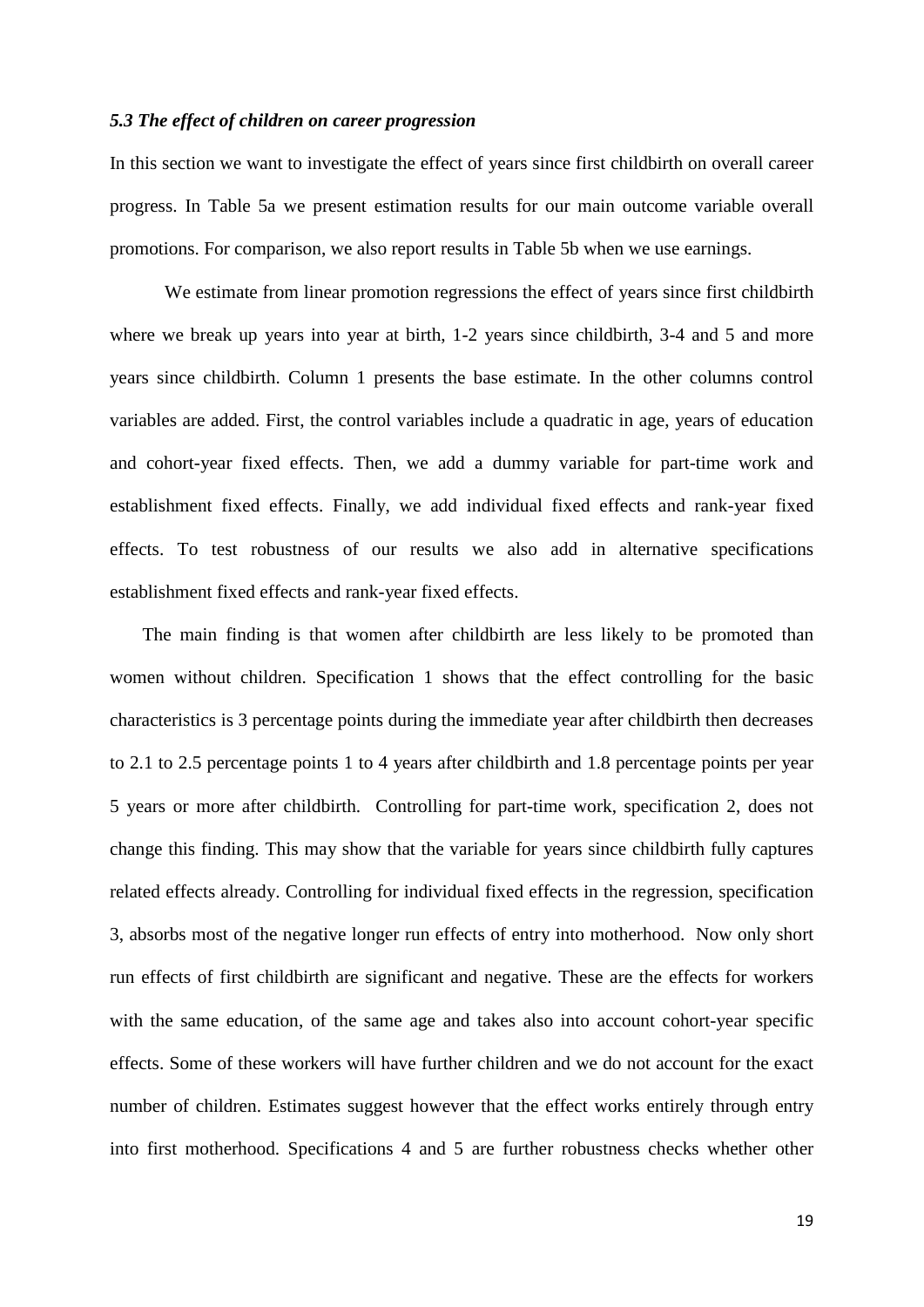fixed factors can explain the differential effects of years since childbirth. As can be seen, the reported coefficients become again more similar to those in specifications 1 and 2 when we drop individual specific effects and instead control for establishment fixed effects. The same holds when we control for rank-year fixed effects. This shows that factors that are unobserved to us and captured by the individual specific factors are important to understand changes post childbirth.

It could be that women trade career progress for wages. For example, women may change to career tracks that are less likely to lead to a promotion. Therefore, we present for comparison the estimation results when we replace in the above model the outcome variable by hourly earnings. The main finding is that women with children post-childbirth earn less than comparable women without children. Specification 3 in Table 5b reports the individual fixed effect estimate. We find that the effect of years since childbirth is significant and negative and smoothly but moderately increasing from an earnings loss of 0.9 per cent per year to 1.7 percent per year 5 years or more after childbirth. Even though these are moderate earnings losses by international comparison, they are still significant. Overall this shows that women with children lose in terms of promotions and in terms of earnings. The data do not allow us to test whether wage losses are traded for other job characteristics that make those jobs more attractive to women, for example, in terms of work flexibility.

#### *5.4 Careers over time, and before and after having children*

So far we have investigated the family gap at the mean and after childbirth in the regression analysis. In the following graphical analysis we want to investigate further when the family gap evolves and how it evolves when we follow women over time. In Figure 1 we plot the (unconditional) probability to be promoted by years of work experience for women with and without children separately.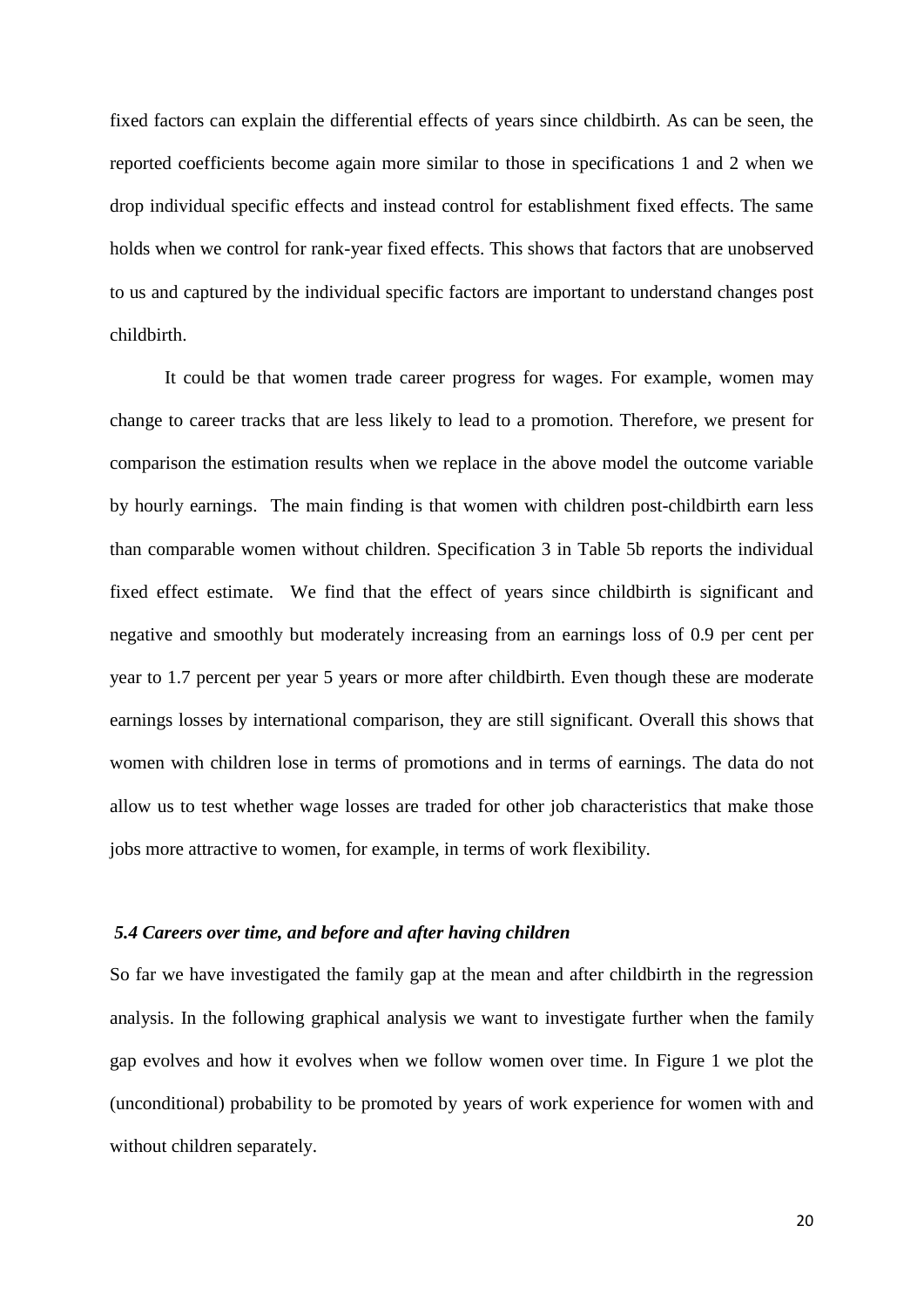Figure 1a shows that differences between the groups appear during the early career that is during the first 8 to 10 years in the labor market. When we look at later stages in the careers women with and women without children have equal promotion probability. The graph suggests that this differential is driven by women who become mothers during the first 10 years of their career. Since women in our sample are in their mid to late 20s at the mean at first entry job (Table 2), we do not think that this difference is driven by extremely young mothers. When we split up the sample into those who enter the first job on ranks 1 and 2, versus higher levels then we see that the differential is highly related to the entry rank. This is shown in Figures 1b and 1c. When we look at women who entered ranks above rank 2 then the differential becomes graphically non-significant. This may show that ranks 1 and 2 are lock-in jobs, or may capture other characteristics such as low education. As ranks 1 and 2 are defined, they contain jobs where unskilled or low skilled tasks are performed. Average years of education and age are also lower for workers on those ranks (Table 2).

The figures suggest that the workers on ranks 1 and 2 are different from the remaining workers and that may drive the family gap decomposition results. Therefore we re-estimated the Oaxaca-Blinder decomposition of the family gap dropping workers starting from ranks 1 or 2. The results are reported in panel 2 of Table 4.

We find that the overall family gap is lower, 0.6, and amounts to only 42 percent of the raw family gap in the full sample. We find that women with children are relatively better endowed in terms of rank and industry, and therefore these characteristics explain in sum a negative fraction of the total family gap. The explained part increases as we add characteristics to the set of explanatory variables. When we control for the full set of controls we can account for 59 percent of the family gap. This is larger than when we include those workers starting from rank 1 or 2. However, we still have a significant raw family gap and still 40 percent remain unexplained by the set of controls.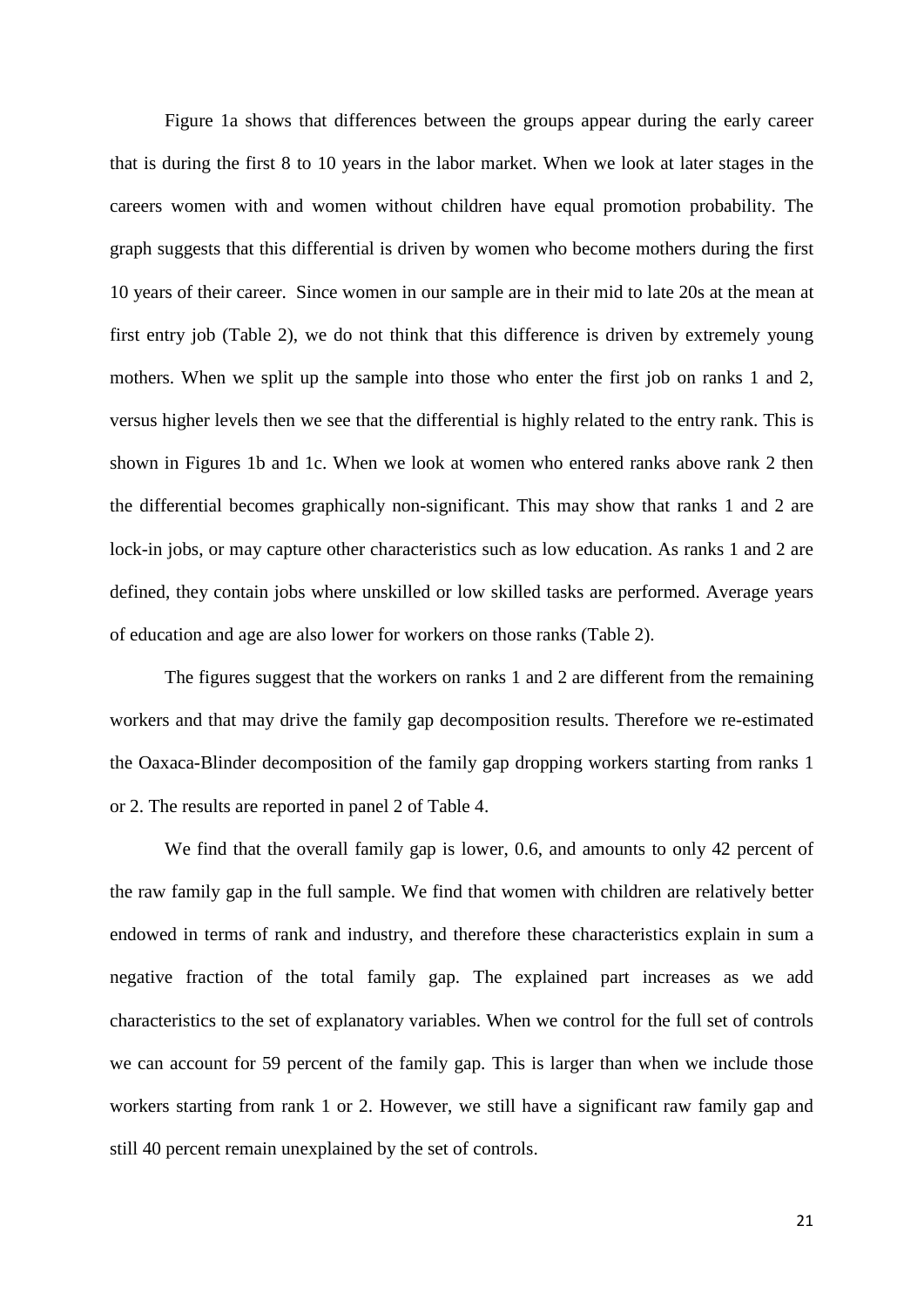## **6. Conclusions**

In this study we analyzed the question whether women with children are less likely promoted than women without children and, if so, why do we observe these differences. In short, why is there a family gap in career progress? In the process, we investigate when during the life cycle these job promotions occur. For the analysis we use Norwegian data for the period 1987 to 1997. We take into account that women with children may be different from other women in terms of labor market histories. As an extension to the literature we explore to what extent mothers progress more slowly on their career ladders than non-mothers.

Overall, women with children are 22 percent less likely promoted than women without children in our sample period 1987 to 1997. Most compelling is the evidence that work experience, work tenure and part-time work explain a considerable part of the gap. When we control for as many factors as we can, we can explain 37 percent of the total family gap. The explained proportion increases to 59 percent when we focus on those on middle and high ranks. This demonstrates the increased importance of human capital accumulation the higher one is on the career ladder. The results also show that continuous work attachment is important for career progression in the private sector. Hence, women with children fall behind because they work less hours during episodes of their work histories, and have interruptions. Both these factors lead to lower levels of work experience and tenure. Nevertheless, a large part of the family gap remains unexplained.

We find these career advancement differences evolve during one's career. Women with children tend to start lower on the hierarchy than women without children. Differences in the probability to be promoted seem to arise particularly during the first 10 years in the labor market. Some of that seems related to the group of women on the two lowest ranks in the hierarchies of the private sector establishments that we look at. These are typically low or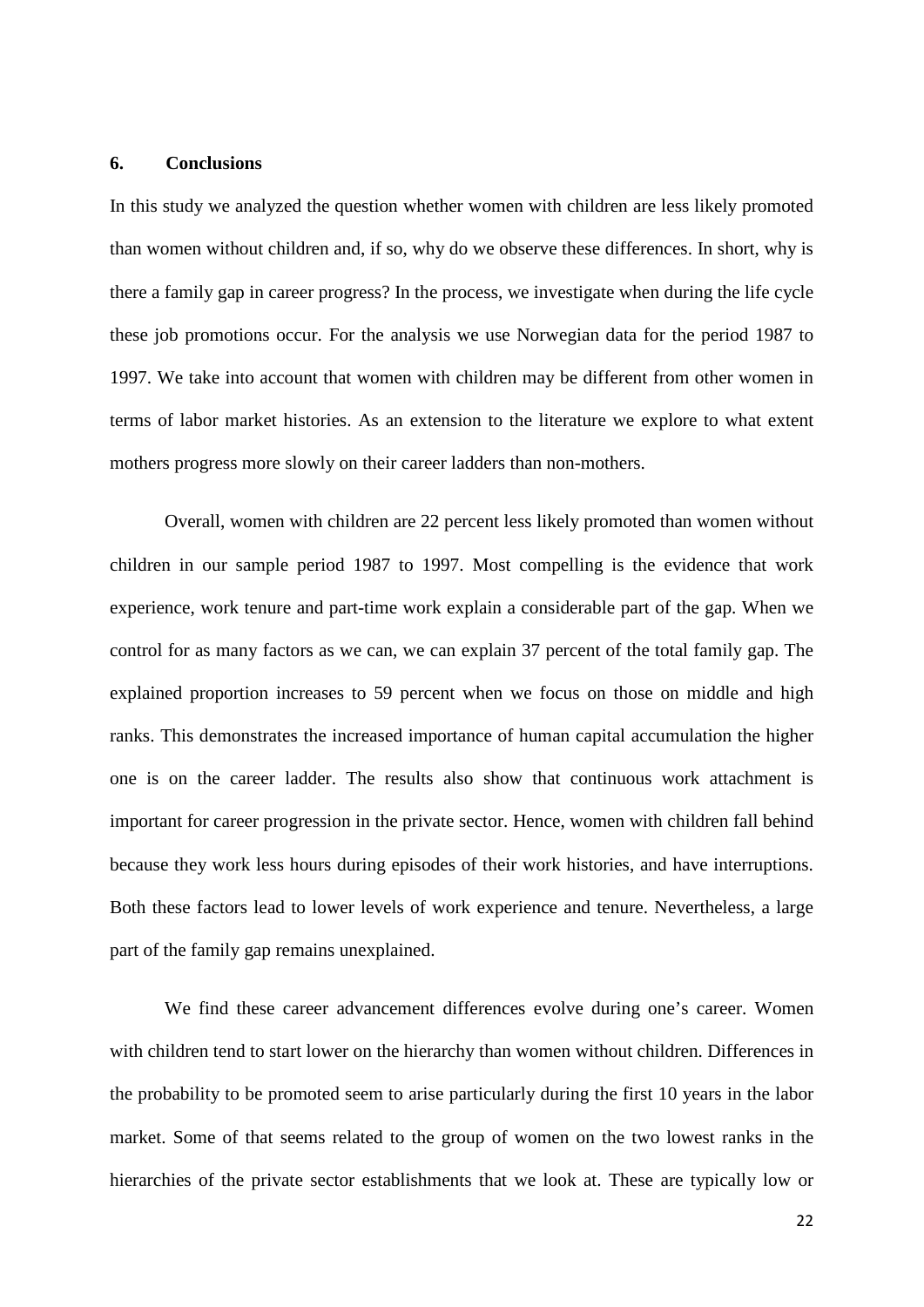unskilled jobs. Possible explanations are selection, if low educated workers are selected into those jobs, or lock-in-effects, if women never manage to exit those low positions because of low work attachment early on during the career, for example, because of interruptions related to childbirths. More research and more extensive data material are needed to investigate this in greater detail.

The evidence we present in this study contributes to the wider literature on differences between mothers and non-mothers in the labor market. So far the literature showed that women with children have lower entry wages than women without children. The results in this study suggest that these may partly be related to differences in entry ranks. Our findings showing that work experience, tenure and full-time work are important determinants of promotions are in line with the evidence in the literature on the family wage gap. Taken together these results suggest that women may forgo important promotions around the period when they have children and this also may have short and longer run effects on their wage paths.

What we learn from the findings of this study is that policies aiming at improving the work - family balance are possibly not only about employment and wages of women. We show that a family gap in career progression exists too and that women with children fall behind on the career ladder if they work part-time or have less work experience. If women with children would close the gap in work experience, tenure and full-time work towards childless women, they would increase the probability to be promoted by 19 percentage points. The gain would be even larger if positioned on middle or high ranks in the career ladder. A policy suggestion we can draw from this evidence is that both policy makers and firms have to become aware that part-time work and work interruptions through parental leave reduces the likelihood to be promoted. This is therefore an additional and important aspect in the debate of why we have so few women in higher rank positions in the private industry. In order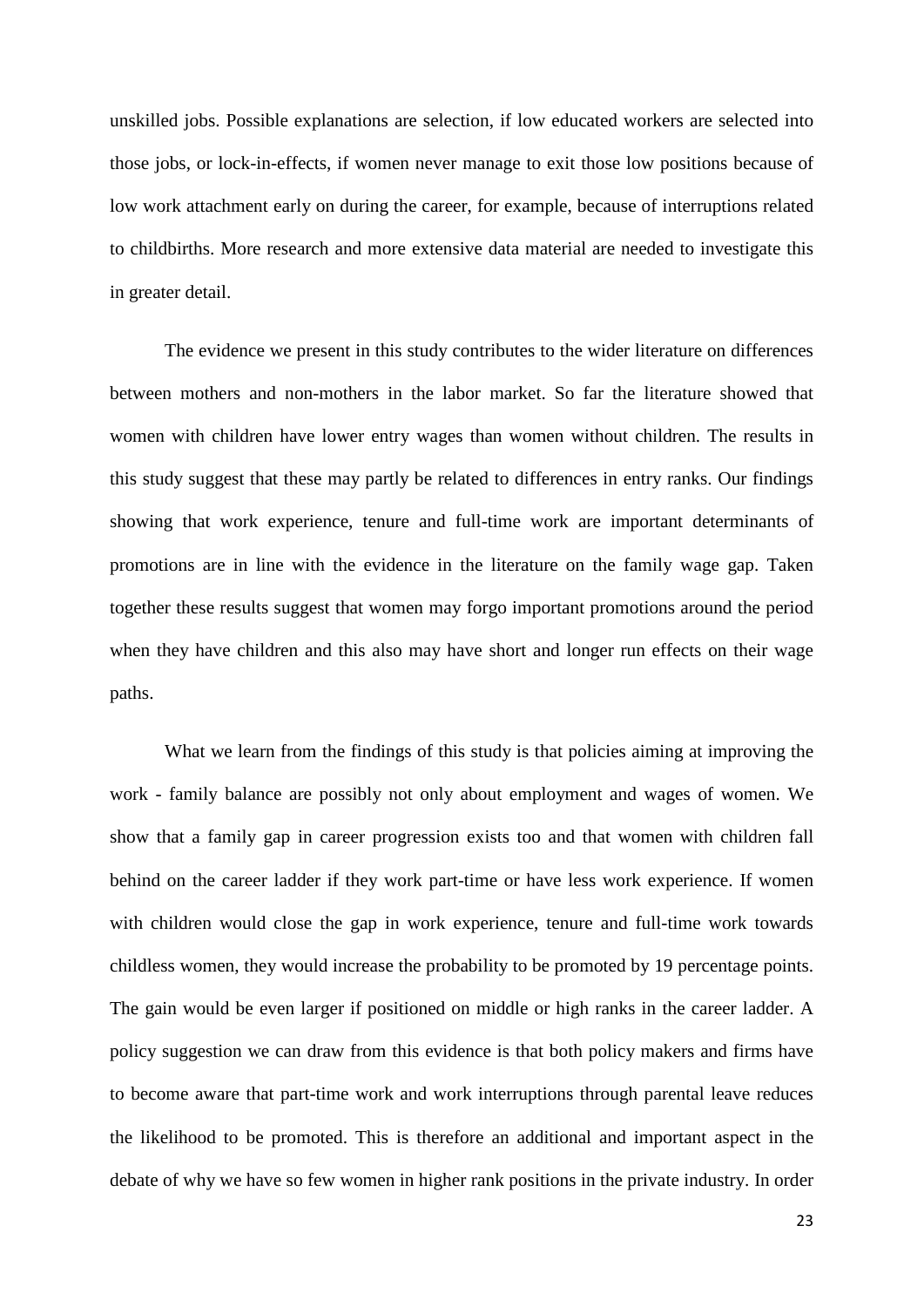to explore how widespread it is, it would be interesting to provide a comparative study.

Particularly, it would be interesting to analyze outcomes in countries where the institutions

that facilitate the combination of family and work are different.

## **7. References**

- Albrecht, J. W., P.-A. Edin, M. Sundström, S. B.Vroman (1999): Career Interruptions and Subsequent Earnings: A reexamination using Swedish Data*, Journal of Human Resources*, 34(2), 294-311.
- Anderson, D., M. Binder and K. Krause. (2002): The Motherhood Wage Penalty: Which Mothers Pay It and Why?, *American Economic Review*, 92(2) 354-358.
- Angrist, J.D. and W.N. Evans (1998): Children and their parents' labor supply: Evidence from exogenous variation in family size, *American Economic Review*, 88(3), 450–477.
- Bertrand, M., C. Goldin, and L. F. Katz (2010): Dynamics of the gender gap for young professionals in the financial and corporate sectors, *American Economic Journal: Applied Economics*, 2(3), 228-255.
- Blinder, A. S (1973): Wage discrimination: reduced form and structural estimates, *Journal of Human resources*, 436-455.
- Booth, A., M. Francesconi and J. Frank (2003): A sticky floors model of promotion, pay, and gender, *European Economic Review*, 47, 295-322.
- Connolly, S. and Gregory, M. (2008): Moving Down: Women's Part-Time Work and Occupational Change in Britain 1991-2001, *Economic Journal*, 118(526), F52-76.
- Datta Gupta, N. and N. Smith, (2002): Children and Carrer interruptions: The Family Gap in Denmark, *Economica*, 69, 609-629.
- Davies, R. and Pierre, G. (2005): The family gap in pay in Europe: A cross-country study, *Labour Economics*, 12, 469–86.
- Dupuy A. and D. Fernández-Kranz (2011): International differences in the family gap in pay: the role of labour market institutions, *Applied Economics*, 43(4), 413-438.
- Ejrnæs, M., and A. Kunze (2013): Work and wage dynamics around childbirth, *The Scandinavian Journal of Economics*, 115(3), 856-877.
- Felfe, C. (2012): The Motherhood Wage Gap What about Job Amenities?, *Labour Economics*, 19, 59-67.
- Fitzenberger, B. and A. Kunze (2005): Vocational training and gender: Wages and occupational mobility among young workers, *Oxford Review of Economic Policy*, 21(3), 392-415.
- Francesconi, M. (2001): Determinants and consequences of promotions in Britain, *Oxford Bulletin of Economics and Statistics*, 63(3), 279--310.
- Gibbons, R., and M. Waldman (1999): A theory of wage and promotion dynamics inside firms, *Quarterly Journal of Economics*, 114(4), 1321-1358.
- Goldin C. (2014): A grand convergence: its last chapter, American Economics Review, 104(4), 1091-1119.
- Hardøy, I. and P. Schøne (2008): The family gap and family friendly policies: the case of Norway, *Applied Economics*, 40:22, 2857-2871.
- Harkness, S. and Waldfogel, J. (1999): The family gap in pay: evidence from seven industrialized countries, Working Paper No. 219, Centre for Analysis of Social Exclusion, London.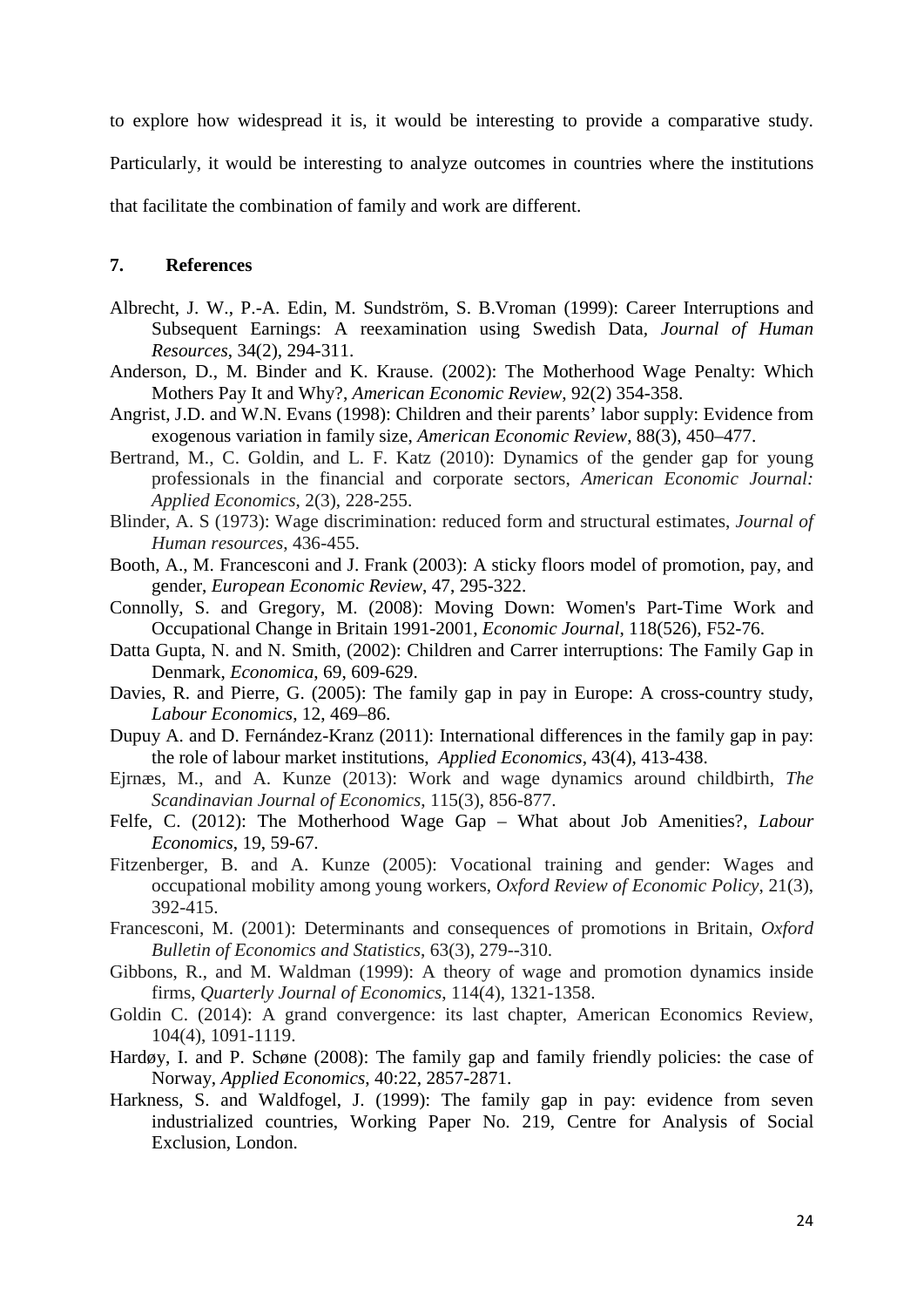- Heckman, J. J., and J. R. Walker (1990): The Relation between Wages and Income and the Timing and Spacing of Births: Evidence from Swedish Longitudinal Data, *Econometrica*, 58(6), 1411-41.
- Hunnes, A., J. Møen, and K. G. Salvanes (2009): Wage Structure and Labor Mobility in Norway, 1980-97. In *The Structure of Wages: An International Comparison*. University of Chicago Press, 315-372.
- Hotz, V.J., McElroy S.W. and S.G. Sanders (2005): Teenage childbearing andits life cycle consequences: exploiting a natural experiment, *Journal of Human Resources*, 60(3), 683-715.
- Jacobsen, J. P., and L. M. Levin (1995): Effects of intermittent labor force attachment on women's earnings. *Monthly Lab. Rev.* 118(14).
- Jacobsen, J. P., M. Khamis and M. Yuksel (2014): Convergences in Men's and Women's Life Patterns: Lifetime Work, Lifetime Earnings, and Human Capital Investment, IZA Workshop on Gender Convergence, conference paper.
- Joshi, H.; P. Paci and J. Waldfogel, (1999): The Wages of Motherhood: Better or Worse?, *Cambridge Journal of Economics*, 23(5), 543-64.
- Kunze, A. and Miller, A.R. (2014): Women helping women? Gender spillover in career progression, available at SSRN: [http://ssrn.com/abstract=2472720.](http://ssrn.com/abstract=2472720)
- Kunze, A. and K. R. Troske (2012): Life-cycle patterns in male/female differences in job search, *Labour Economics* , 19.2, 176-185.
- Kunze, A. and K. R. Troske (2014): Gender differences in job search among young workers: A study using displaced workers in the US, forthcoming in *Southern Economic Journal*.
- Lundberg, S. and E. Rose (2000): Parenthood and the Earnings of Married Men and Women, *Labour Economics*, 7(6), 689-710.
- Manning, A., & Petrongolo, B. (2008): The Part-Time Pay Penalty for Women in Britain, *Economic Journal*, 118(526), F28-51.
- Manning, A., and J. Swaffield (2008): The gender gap in early‐career wage growth, *The Economic Journal*, 118(530), 983-1024.
- Miller, A.R. (2011): The effects of motherhood timing on career path, *Journal of Population Economics*, 24(3), 1071-1100.
- Mincer, J. and S. Polachek, (1974): Family Investment in Human Capital: Earnings of Women, *Journal of Political Economy*, 82(2), (supplement), S76-S108.
- Nielsen, H. Skyt, M. Simonsen and M. Verner (2004): Does the Gap in Family‐friendly Policies Drive the Family Gap?, *The Scandinavian Journal of Economics*, 106(4), 721- 744.
- Oaxaca, R. (1973): Male-female wage differentials in urban labor markets, *International Economic Review*, 693-709.
- Petersen, T., A. M. Penner and G. Høgsnes (2010): The Within‐Job Motherhood Wage Penalty in Norway, 1979–1996, *Journal of Marriage and Family*, 72(5), 1274–1288.
- Phipps, S., P. Burton and L. Lethbridge (2001): In and out of Labour Market: Long-term Income Consequences of Child-Related Interruptions to Women's Paid Work, *Canadian Journal of Economics*, 34(2), 411-429.
- Polachek, S. (1975): Differences in Expected Post School Investment as a Determinant of Market Wage Differentials, *International Economic Review*, 16(2), 451-70.
- Polachek, S. W. (1975): Potential biases in measuring male-female discrimination, *Journal of Human Resources*, 10(2), 205-229.
- Polachek, S. (1981): Occupational Self Selection: A Human Capital Approach to Sex Differences in Occupational Structure, Review of Economics and Statistics, 63(1), 60- 69.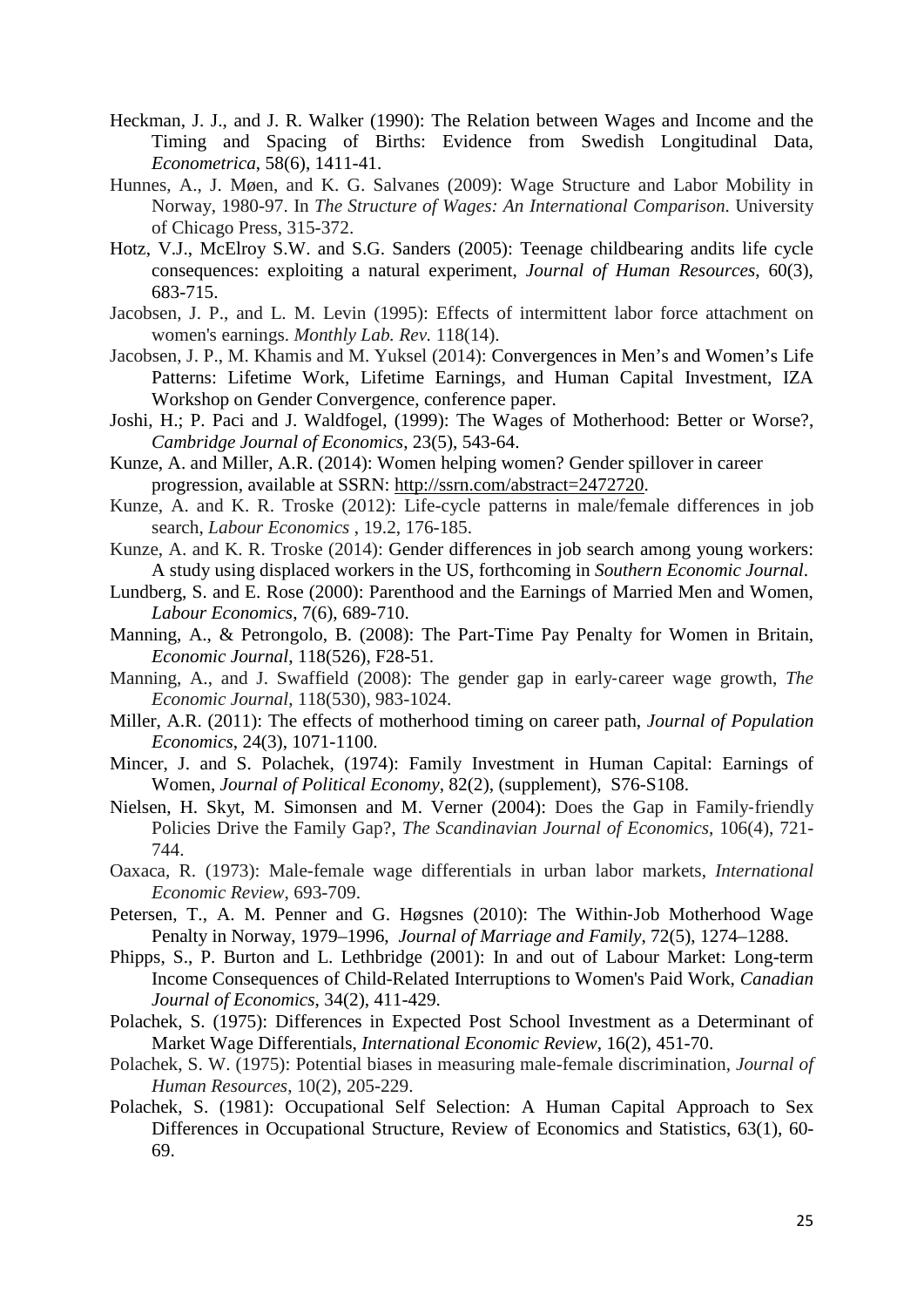- Simonsen, M. and L. Skipper (2010): The family gap revisited: What wombmates reveal, *Labour Economics*, 19, 102-112.
- Waldfogel, J. (1998): The Family Gap for Young Women in the United States and Britain: Can Maternity Leave Make a Difference?, *Journal of Labor Economics*, 16(3), 505-45.
- Waldfogel, J. (1998): Understanding the family gap in pay for women with children, *Journal of Economic Perspectives*, 12(1), 137-156.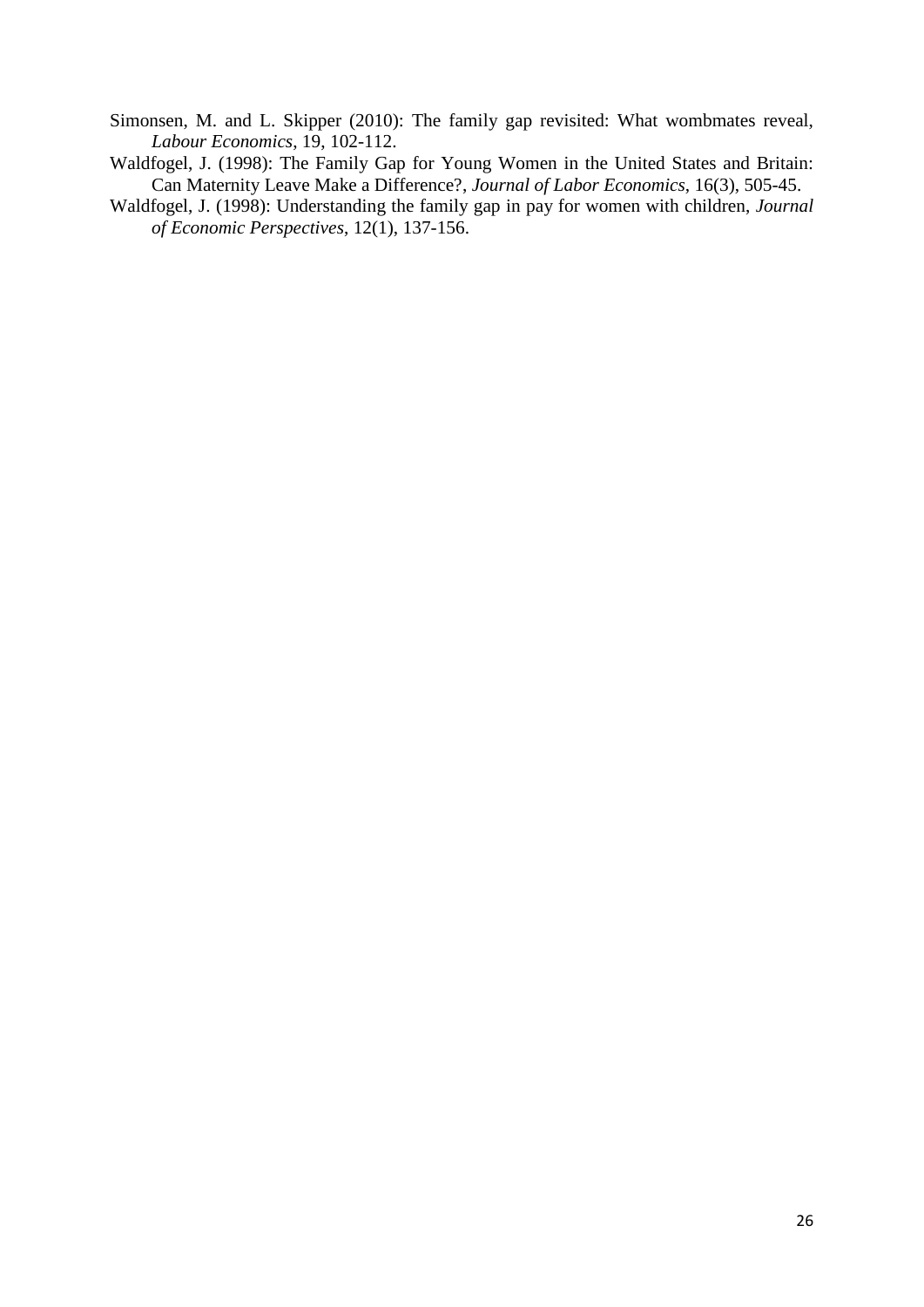# **Table 1: Summary statistics, women**

|                                                  | All Women |          | Women with children |          |
|--------------------------------------------------|-----------|----------|---------------------|----------|
|                                                  | Mean      | Std.dev. | Mean                | Std.dev. |
| Individual characteristics                       |           |          |                     |          |
| 1 if Mother                                      | 0.565     |          | 1.000               |          |
| Age                                              | 37.20     | 9.49     | 38.40               | 7.80     |
| Years of education                               | 11.60     | 2.26     | 11.50               | 2.20     |
| Contracted hours of work                         | 35.20     | 5.70     | 34.20               | 6.60     |
| 1 if Part-time work (less than 30 hours of work) | 0.26      | 0.44     | 0.33                | 0.47     |
| Years of experience                              | 14.50     | 6.78     | 15.60               | 5.80     |
| Years of tenure                                  | 5.76      | 4.57     | 6.00                | 4.52     |
| log(hourly earnings)                             | 4.54      | 0.23     | 4.56                | 0.23     |
| Rank in the hierarchy (rank 1(low) to 7(top))    | 2.56      | 1.21     | 2.55                | 1.23     |
| 1 if overall promotion (all)                     | 0.063     | 0.243    | 0.056               | 0.230    |
| 1 if internal promotion                          | 0.053     | 0.224    | 0.048               | 0.214    |
| Selected employer characteristics                |           |          |                     |          |
| Employer size                                    | 17.60     | 66.80    | 18.30               | 70.70    |
| Highest rank                                     | 3.00      | 1.40     | 3.00                | 1.46     |
| Lowest rank                                      | 1.60      | 0.90     | 1.60                | 0.90     |
| Number of observations                           | 211844    |          | 119647              |          |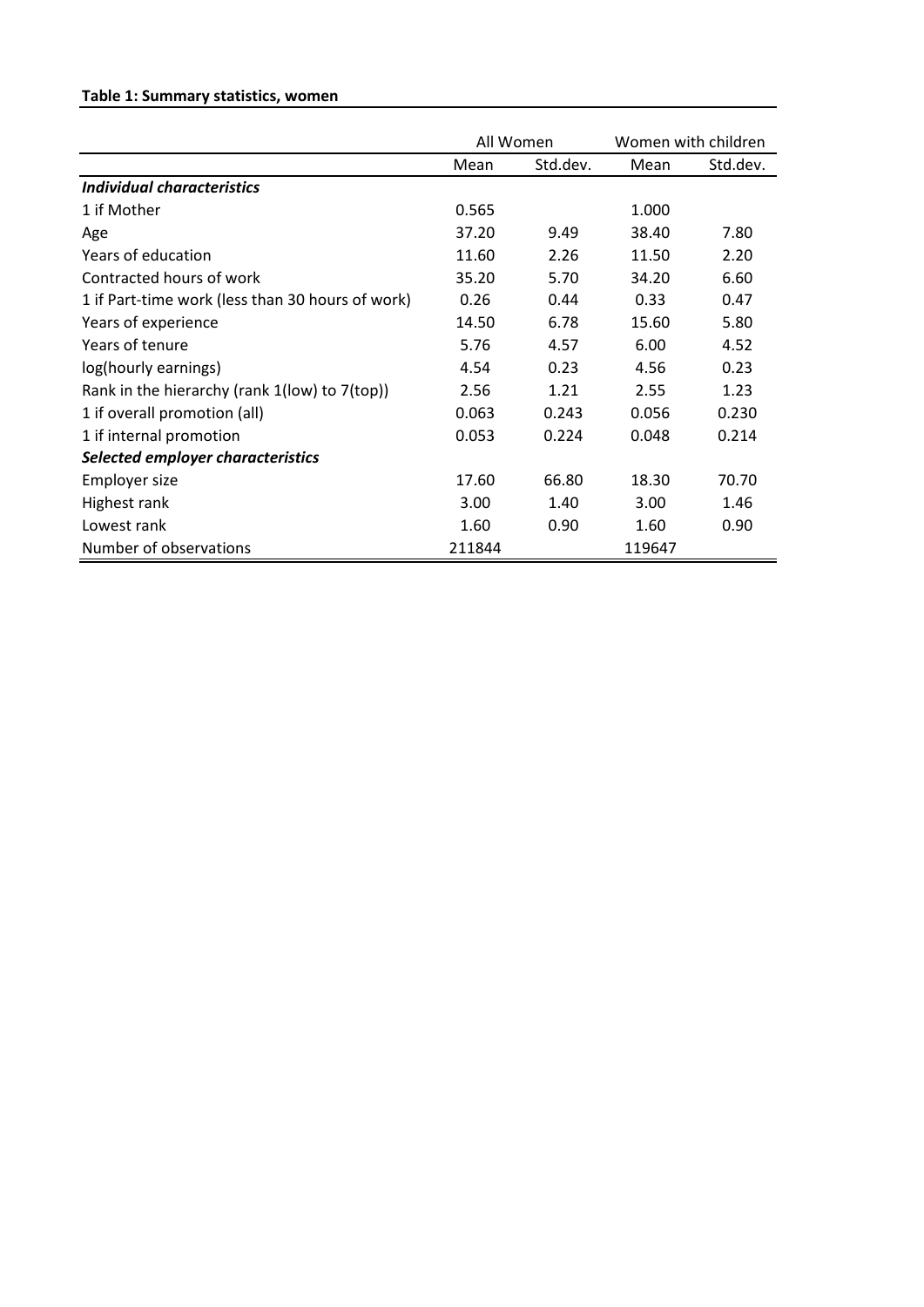| Rank            |                 | $\%$   |                | Education<br>Age |                | Most frequent occupation group |                           |                           |  |  |
|-----------------|-----------------|--------|----------------|------------------|----------------|--------------------------------|---------------------------|---------------------------|--|--|
|                 | Non-<br>mothers | Mother | Non-<br>mother | Mothers          | Non-<br>mother | Mothers                        | Non-mothers               | Mothers                   |  |  |
| $7$ (Top)       | $\cdot$         |        |                |                  |                |                                |                           |                           |  |  |
| 6               | 0.5             | 0.5    | 27.9           | 28.2             | 13.9           | 14.3                           | head of<br>department     | head of<br>department     |  |  |
| $5\phantom{.0}$ | 0.1             | 0.1    | 27.9           | 29.0             | 15.8           | 16.5                           | chief of<br>department    | chief of<br>department    |  |  |
| $\overline{4}$  | 11.2            | 8.6    | 26.4           | 27.5             | 12.7           | 13.9                           | accountant                | accountant                |  |  |
| 3               | 36.5            | 32.8   | 25.2           | 27.0             | 11.6           | 12.1                           | skilled, account<br>clerk | skilled, account<br>clerk |  |  |
| $\overline{2}$  | 16.8            | 18.1   | 23.6           | 26.8             | 12.3           | 11.6                           | various                   | various                   |  |  |
| 1 (Bottom)      | 34.8            | 39.8   | 23.6           | 26.2             | 11.6           | 11.4                           | clerical unskilled        | clearical unskilled       |  |  |

## **Table 2: Entry ranks\* and mean characteristics, by motherhood status**

Note: \*Entry rank is the first rank observed in the individual time series excluding all observations for those who are older than 30. Mothers are those with a positive number of children. The entry sample contains 14087 non-mothers and 3992 mothers.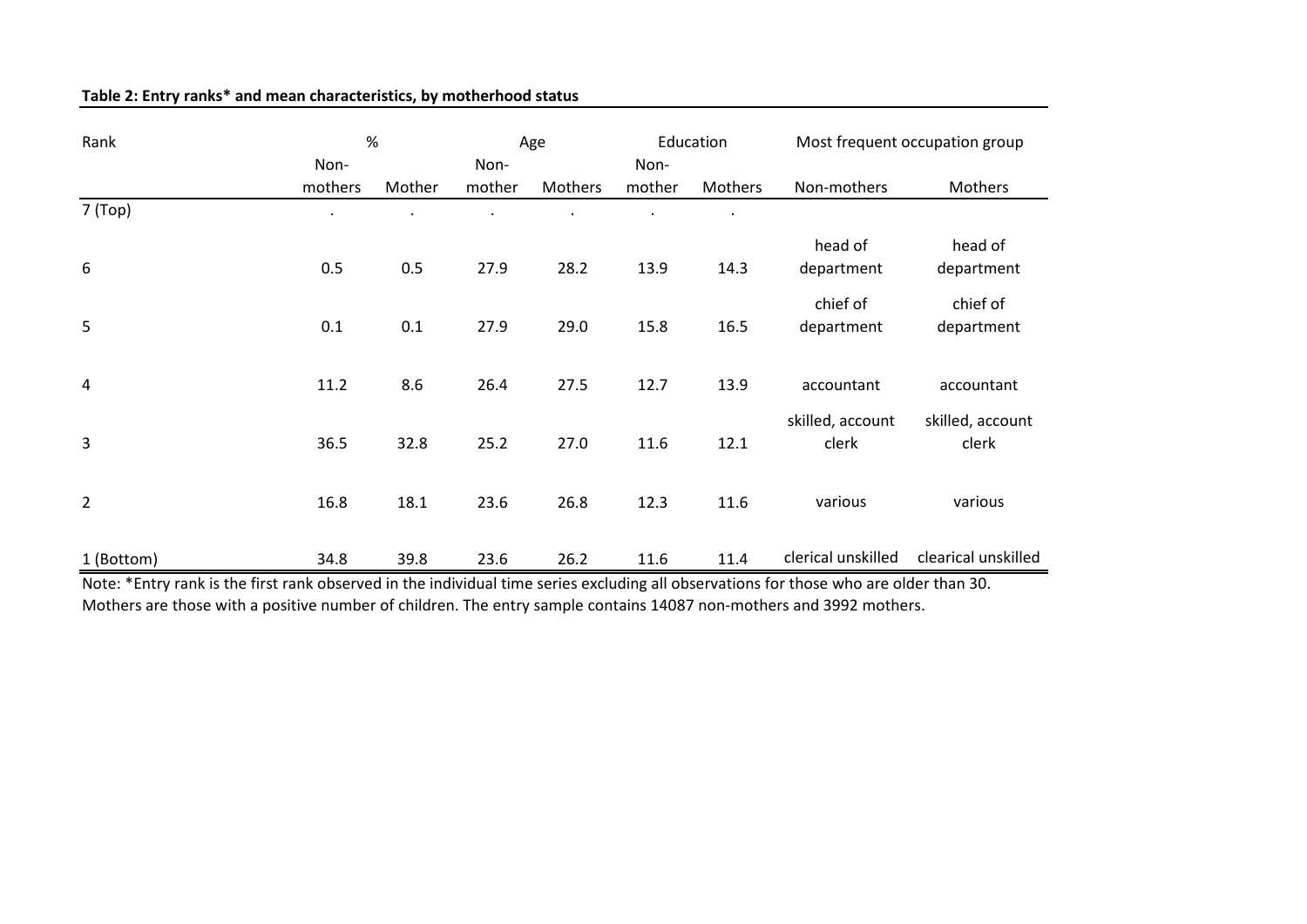|                                       |                | 2              | 3              | 4              | 5              |
|---------------------------------------|----------------|----------------|----------------|----------------|----------------|
|                                       | Coef (s.e.)    | Coef. $(s.e.)$ | Coef $(s.e.)$  | Coef. $(s.e.)$ | Coef.(s.e.)    |
| 1 if Mother                           | $-0.016$       | $-0.016$       | $-0.013$       | $-0.010$       | $-0.009$       |
|                                       | $(0.0013)$ *** | $(0.0013)$ *** | $(0.0012)$ *** | $(0.0013)$ *** | $(0.0013)$ *** |
| Rank, Year and Industry fixed effects | No             | Yes            | Yes            | Yes            | Yes            |
| Age, Education                        | No             | No.            | Yes            | Yes            | Yes            |
| Experience, Tenure, Part-time Work    | No             | No             | No.            | Yes            | Yes            |
| Establishment fixed effect            | No             | <b>No</b>      | No.            | No.            | Yes            |
| Number of observations                | 211844         | 211844         | 211844         | 211844         | 211844         |
| R-squared                             | 0.001          | 0.025          | 0.039          | 0.041          | 0.052          |

**Table 3: The family gap in career progression (LPM regression results: Binary outcome variable is moving up or not) - Dummy variable estimates**  $\overline{\phantom{0}}$ 

Note. Reported standard errors are clustered at the establishment-year-individual level. \* p<0.05, \*\* p<0.01, \*\*\* p<0.001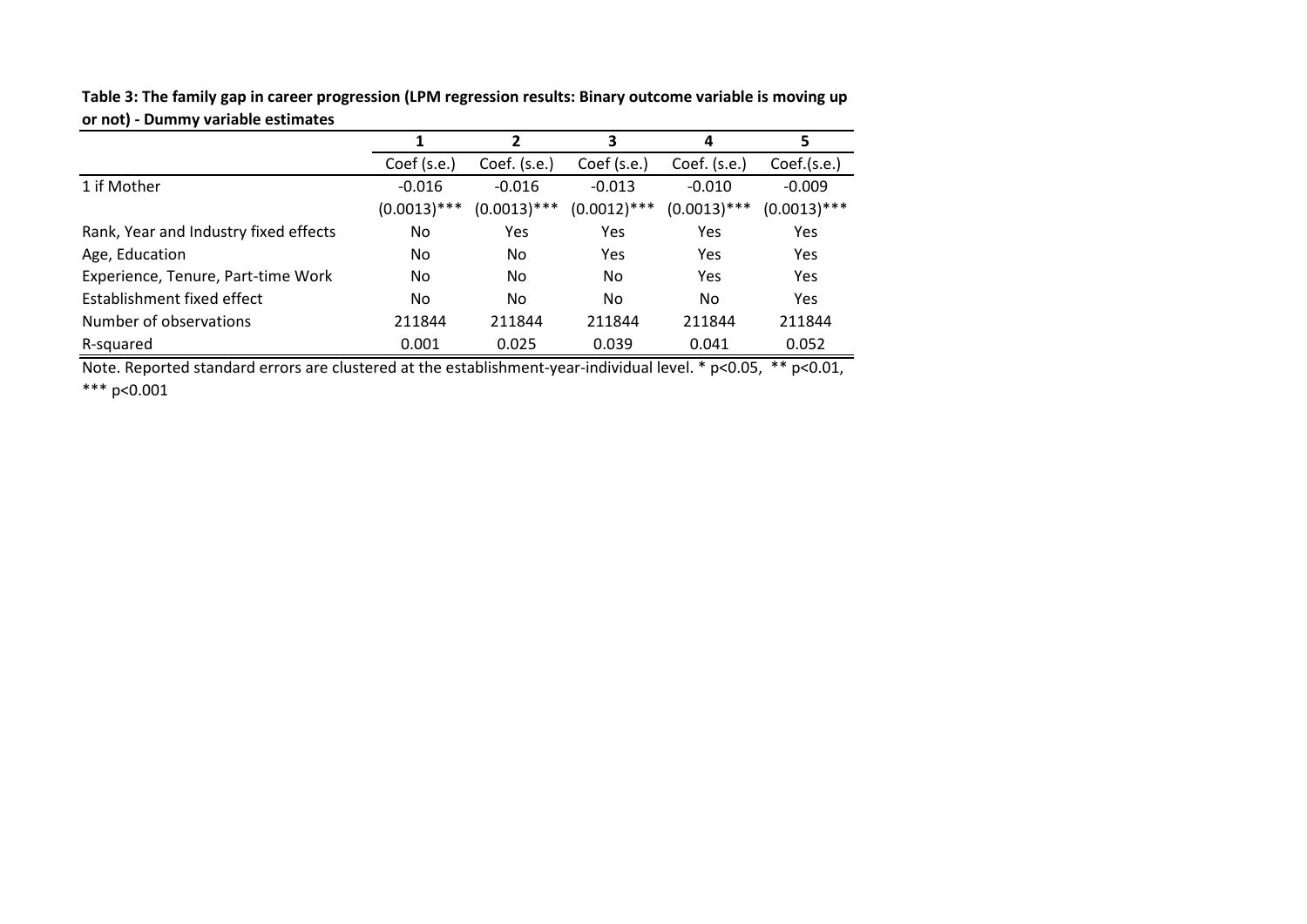| Table 4: Oaxaca-Blinder decomposition of the family gap: Outcome overall promotion |          |          |          |
|------------------------------------------------------------------------------------|----------|----------|----------|
|                                                                                    |          |          |          |
|                                                                                    | Absolute | Absolute | Absolute |

|                                                                            | Absolute                  |         | Absolute     |         | Absolute     |         |
|----------------------------------------------------------------------------|---------------------------|---------|--------------|---------|--------------|---------|
|                                                                            | contribution              | z-value | contribution | z-value | contribution | z-value |
| <b>Panel1: Decomposition for the base sample</b>                           |                           |         |              |         |              |         |
| <b>Raw Difference</b>                                                      | 0.0161                    |         | 0.0161       |         | 0.0161       |         |
| Endowment (total)                                                          | $-0.0005$                 | $-1.32$ | 0.0028       | 3.82    | 0.0060       | 7.85    |
| Coefficient (total)                                                        | 0.0167                    | 13.49   | 0.0133       | 10.89   | 0.0100       | 8.01    |
| Percentage explained                                                       | 0%                        |         | 18%          |         | 37%          |         |
| <b>Number of Observations</b>                                              | 211844                    |         | 211844       |         | 211844       |         |
| Panel 2: Decomposition for the sample that excludes those on ranks 1 and 2 |                           |         |              |         |              |         |
| <b>Raw Difference</b>                                                      | 0.0068                    |         | 0.0068       |         | 0.0068       |         |
| Endowment (total)                                                          | $-0.0016$                 | $-4.12$ | 0.0002       | 0.25    | 0.0020       | 2.39    |
| Coefficient (total)                                                        | 0.0084                    | 5.59    | 0.0066       | 4.52    | 0.0040       | 3.19    |
| Percentage explained                                                       | $-23%$                    |         | 3%           |         | 59%          |         |
| Number of observations                                                     | 114644                    |         | 114644       |         | 114644       |         |
| <b>Explantory variables:</b>                                               |                           |         |              |         |              |         |
| Rank fixed effects                                                         | $\boldsymbol{\mathsf{X}}$ |         | X            |         | Χ            |         |
| Year fixed effects                                                         | X                         |         | Χ            |         | x            |         |
| Industry fixed effects                                                     | X                         |         | x            |         | Χ            |         |
| Age fixed effects                                                          |                           |         | X            |         | Χ            |         |
| <b>Education fixed effects</b>                                             |                           |         | X            |         | X            |         |
| Years of experience (squared)                                              |                           |         |              |         | x            |         |
| Yrs of tenure (squared)                                                    |                           |         |              |         | x            |         |
| Part-time work (less than 37 hours per week)                               |                           |         |              |         | Χ            |         |
| Number of observations                                                     | 211844                    |         | 211844       |         | 211844       |         |

Note: Linear promotion regressions are estimated in the first stage separately for non-mothers and mothers. For the decomposition the coefficients from the non-mother regression are used as weights.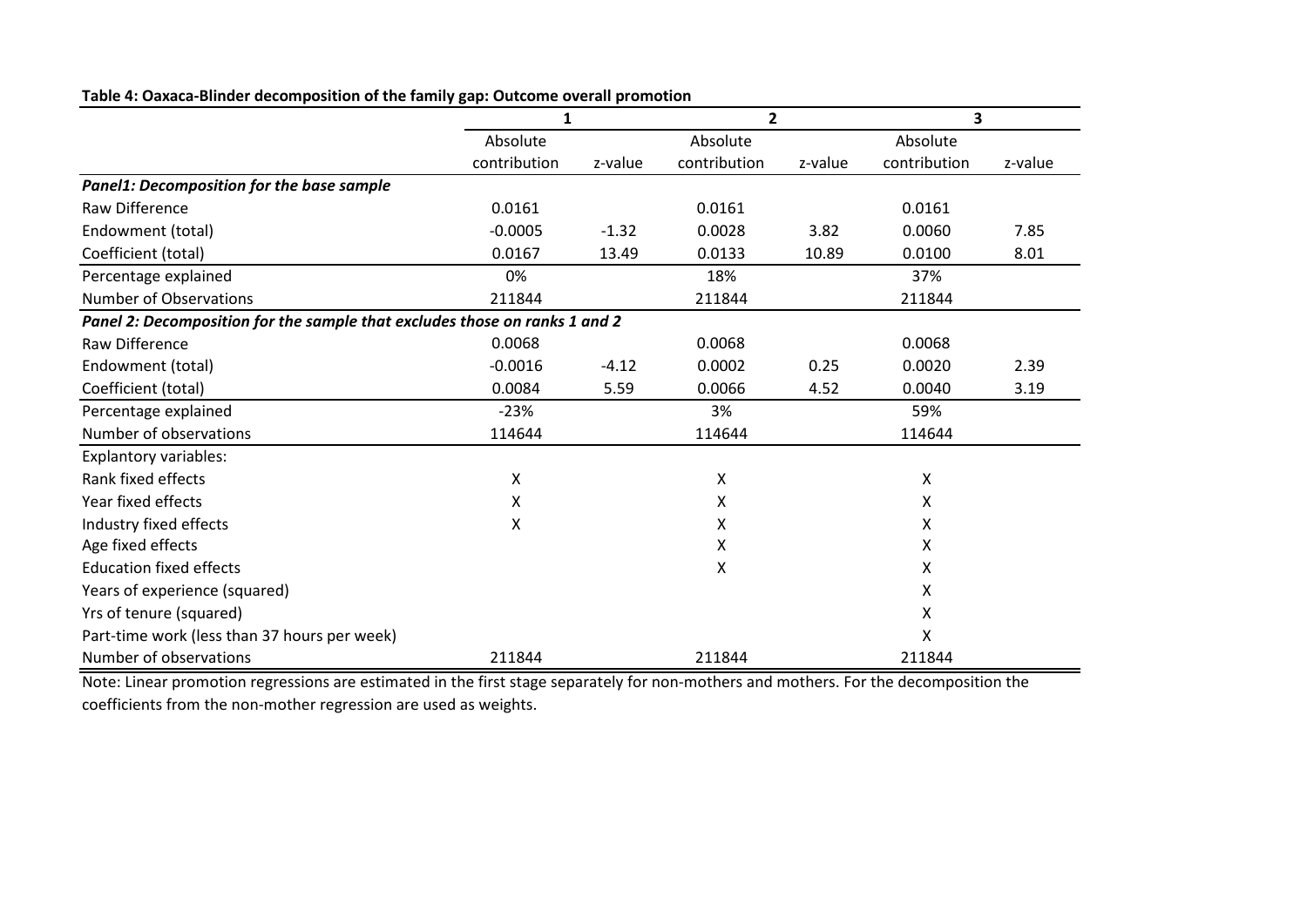|                                              |          |         |          |         |          | 3       |          | 4       |           |                         |
|----------------------------------------------|----------|---------|----------|---------|----------|---------|----------|---------|-----------|-------------------------|
|                                              | Coef.    | (s.e.)  | Coef.    | (s.e.)  | Coef.    | (s.e.)  | Coef.    | (s.e.)  | Coef.     | (s.e.)                  |
| Year after birth of first child              |          |         |          |         |          |         |          |         |           |                         |
| immediate                                    | $-0.030$ | (0.004) | $-0.030$ | (0.003) | $-0.016$ | (0.004) | $-0.029$ | (0.004) | $-0.032$  | (0.004)                 |
| 1 or 2                                       | $-0.025$ | (0.003) | $-0.024$ | (0.003) | $-0.008$ | (0.004) | $-0.024$ | (0.004) | $-0.028$  | (0.003)                 |
| 3 or 4                                       | $-0.021$ | (0.004) | $-0.020$ | (0.004) | 0.001    | (0.005) | $-0.020$ | (0.004) | $-0.025$  | (0.004)                 |
| 5 or more                                    | $-0.018$ | (0.002) | $-0.018$ | (0.002) | 0.008    | (0.007) | $-0.016$ | (0.002) | $-0.023$  | (0.002)                 |
| Part-time work (less than 37 hours per week) | No       |         | Yes      |         | No       |         | No       |         | <b>No</b> |                         |
| Person fixed effects                         | No       |         | No       |         | Yes      |         | No       |         | <b>No</b> |                         |
| Establishment fixed effects                  | No       |         | No       |         | No       |         | Yes      |         |           | Rank-Year fixed effects |
| R-squared                                    | 0.02     |         | 0.02     |         | 0.19     |         | 0.21     |         | 0.05      |                         |
| Number of observations                       | 211844   |         | 211844   |         | 211844   |         | 211844   |         | 211844    |                         |

# **Table 5a: Impact of years since the birth of first child on the promotion probability of females**

# **Table 5b. Impact of years since the birth of first child on the hourly earnings of females**

|                                              |           |         |          |         |          | 3       |          | 4       |           | э                       |
|----------------------------------------------|-----------|---------|----------|---------|----------|---------|----------|---------|-----------|-------------------------|
|                                              | Coef.     | (s.e.)  | Coef.    | (s.e.)  | Coef.    | (s.e.)  | Coef.    | (s.e.)  | Coef.     | (s.e.)                  |
| Year after birth of the first child          |           |         |          |         |          |         |          |         |           |                         |
| immediate                                    | $-0.010$  | (0.002) | $-0.010$ | (0.002) | $-0.009$ | (0.001) | $-0.007$ | (0.002) | $-0.012$  | (0.002)                 |
| 1 or 2                                       | $-0.003$  | (0.002) | $-0.002$ | (0.002) | $-0.011$ | (0.001) | $-0.003$ | (0.002) | $-0.004$  | (0.002)                 |
| 3 or 4                                       | $-0.001$  | (0.003) | 0.000    | (0.003) | $-0.014$ | (0.001) | $-0.004$ | (0.003) | $-0.001$  | (0.002)                 |
| 5 or more                                    | $-0.026$  | (0.001) | $-0.026$ | (0.001) | $-0.017$ | (0.002) | $-0.015$ | (0.001) | $-0.015$  | (0.001)                 |
| Part-time work (less than 37 hours per week) | No        |         | Yes      |         | No       |         | No       |         | <b>No</b> |                         |
| Person fixed effects                         | No        |         | No       |         | Yes      |         | No       |         | <b>No</b> |                         |
| Establishment fixed effects                  | <b>No</b> |         | No       |         | No       |         | Yes      |         |           | Rank-Year fixed effects |
| R-squared                                    | 0.46      |         | 0.46     |         | 0.96     |         | 0.68     |         | 0.66      |                         |
| Number of observations                       | 211844    |         | 211844   |         | 223829   |         | 211844   |         | 223829    |                         |

Note: All regressions control for (year\*cohort) dummy variables, age and age squared and dummy variables for years of education.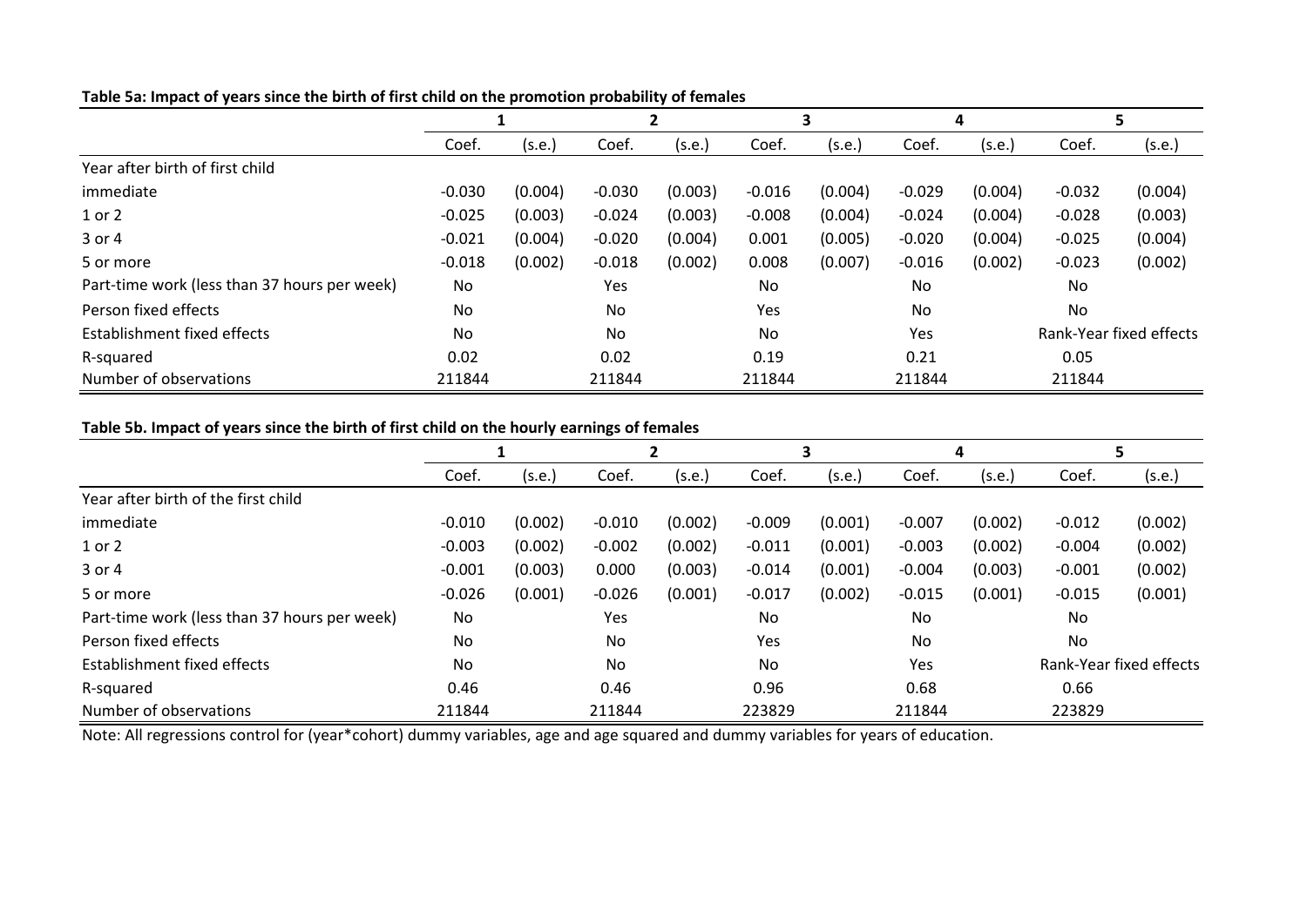**Figure 1a: Unconditional probability to be promoted (overall promotions)**



**Figure 1b: Unconditional probability to be promoted (overall promotions) if starting rank 1 or 2**